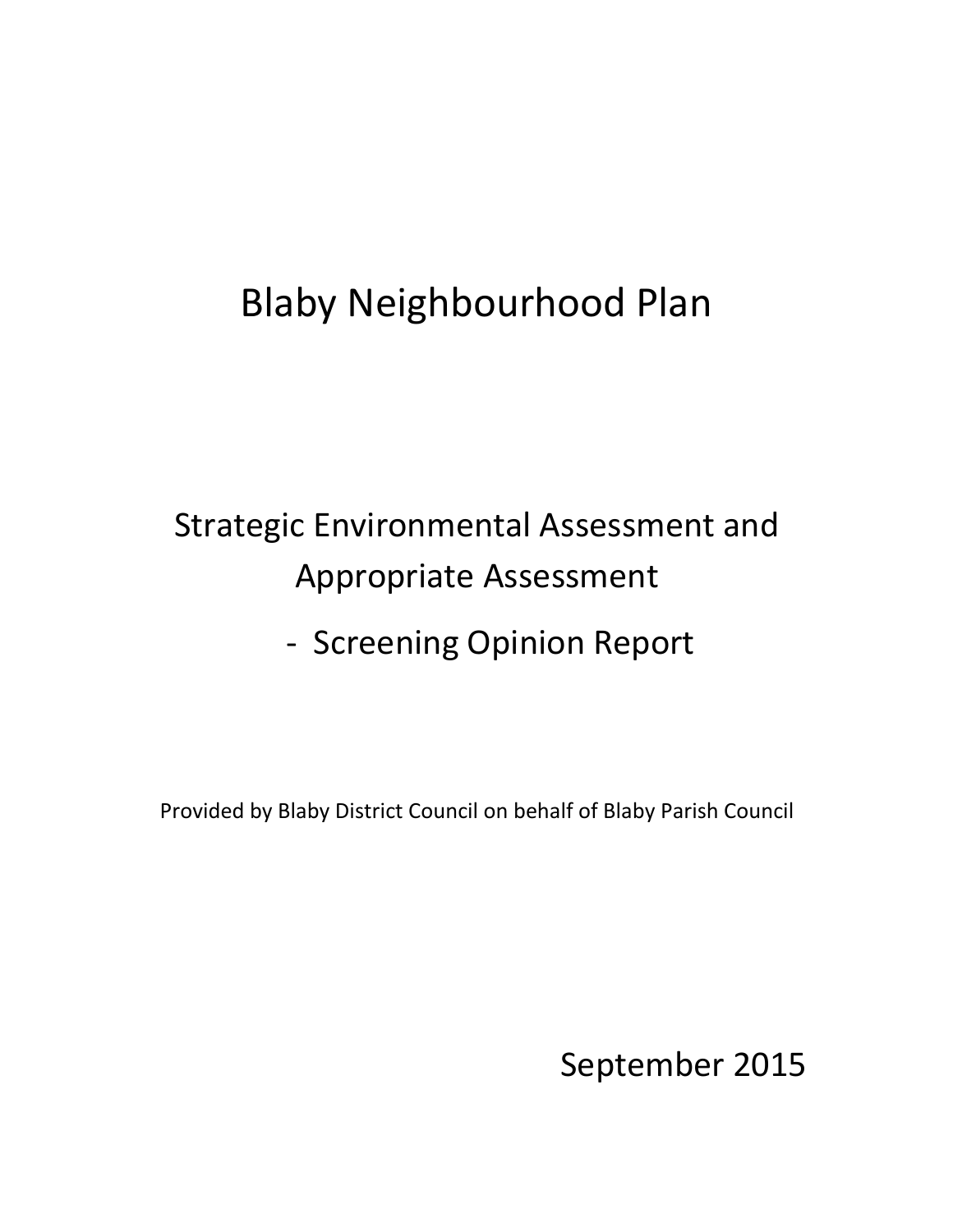#### **Contents**

- 1 Introduction
- 2 Legislation
	- 2.1 Strategic Environmental Assessment (SEA)
	- 2.2 Habitats Regulation Assessment (HRA)
- 3 Blaby Neighbourhood Plan
- 4 BlabyNeighbourhoodPlanSEAscreeningassessment
- 5 BlabyNeighbourhoodPlanHRAappropriateassessmentscreening
- 6 Conclusion
- Appendix 1 Responsesfromstatutoryconsultees
- Appendix 2 Map illustrating the internationally designated wildlife sites and their relationship with the District of Blaby for the purposes of the Habitats Regulations appropriate assessment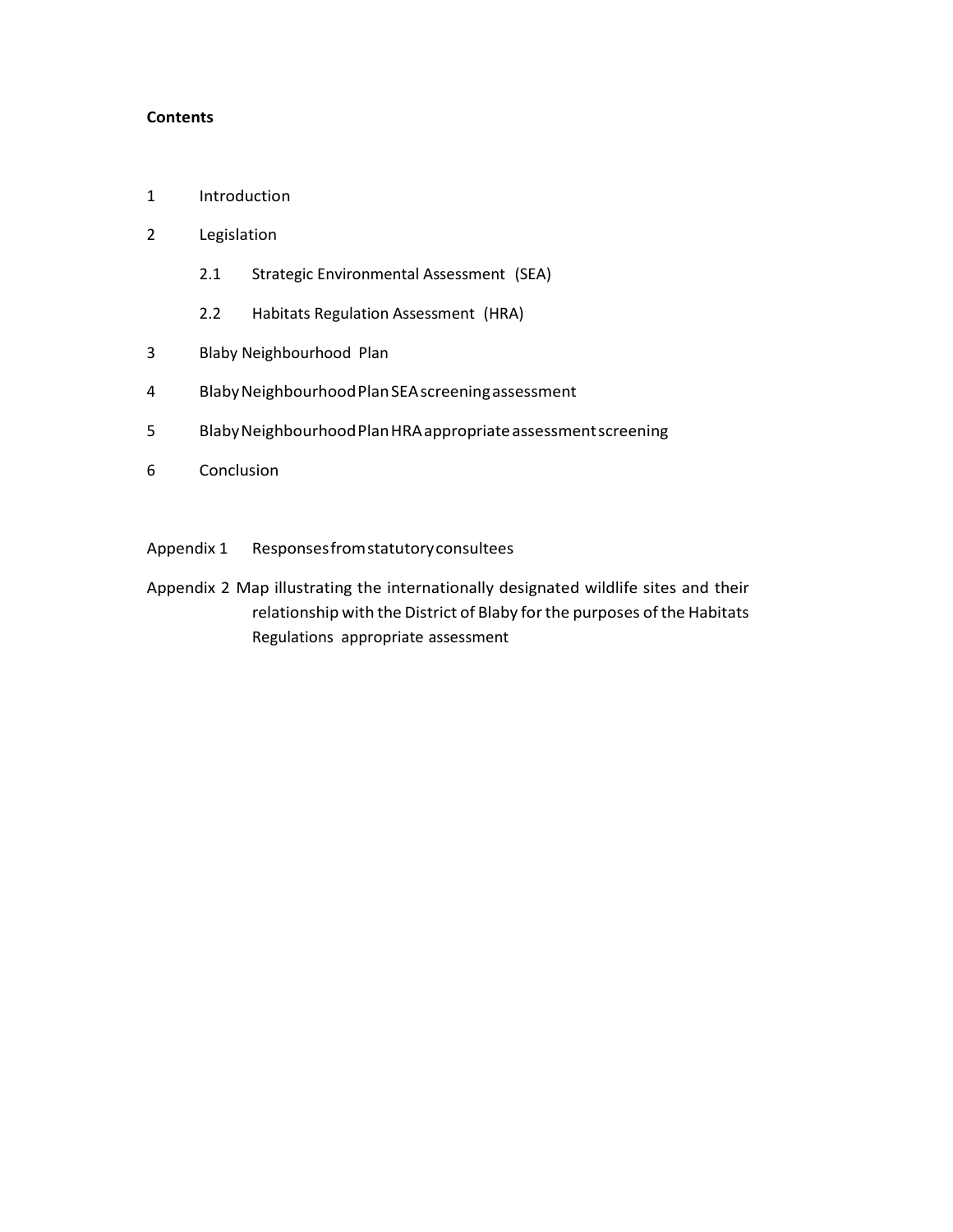#### **1 Introduction**

- 1.1 The Localism Act (2011) introduced new powers to enable local communities to guide and shape development through the production of Neighbourhood Plans, with further accompanying detail on how to do this set out in The Neighbourhood Planning (General) Regulations 2012.
- 1.2 This screening report is designed to determine whether or not the contents of the Blaby Neighbourhood Plan require a Strategic Environmental Assessment (SEA) in accordance with the European Directive and associated Environmental Assessment of Plans and Programmes Regulations 2004.
- 1.3 It also determines whether or not the contents of the Blaby Neighbourhood Plan require a Habitats Regulations Appropriate Assessment in accordance with European Directive 92/43/EEC on the conservation of natural habitats and of wild fauna and flora, ie, the 'Habitats Directive' and the associated Conservation of Habitats and Species Regulations 2010 (otherwise known as the 'Habitats Regulations').
- 1.4 European Directives have been transposed into national law through UK legislative statutory instruments (further details of which will be provided in section 2 below) to determine whether they would have significant environmental effects (SEA) or have an impact on any internationally designated wildlife sites (HRA). This has resulted in the Blaby Neighbourhood Plan needing to be screened in relation to whether it needs to be supported by a Strategic Environmental Assessment and / or a Habitats Regulations Assessment (HRA), ie, an 'appropriate assessment'.
- 1.5 Itshould be noted that the adopted Blaby District Local Plan (Feb 2013) (with which the Neighbourhood Plan must be in accordance) has been subject to a full Strategic Environmental Assessment and Sustainability Appraisal in accordance with the legislation, as well as an appropriate assessment scoping report in relation to the Habitats Regulations (which concluded that a full Appropriate Assessment of it would not be required). These will be taken into accountin providing thisscreening opinion.
- 1.6 This report details whether there is a need for the Blaby Neighbourhood Plan to be accompanied by an SEA or HRA. It has concluded that a Strategic Environmental Assessment (SEA) is required to accompany the Blaby Neighbourhood Plan, but a Habitats Regulations Appropriate Assessment is not required. Details of the reasoning behind these conclusions are provided laterin the report.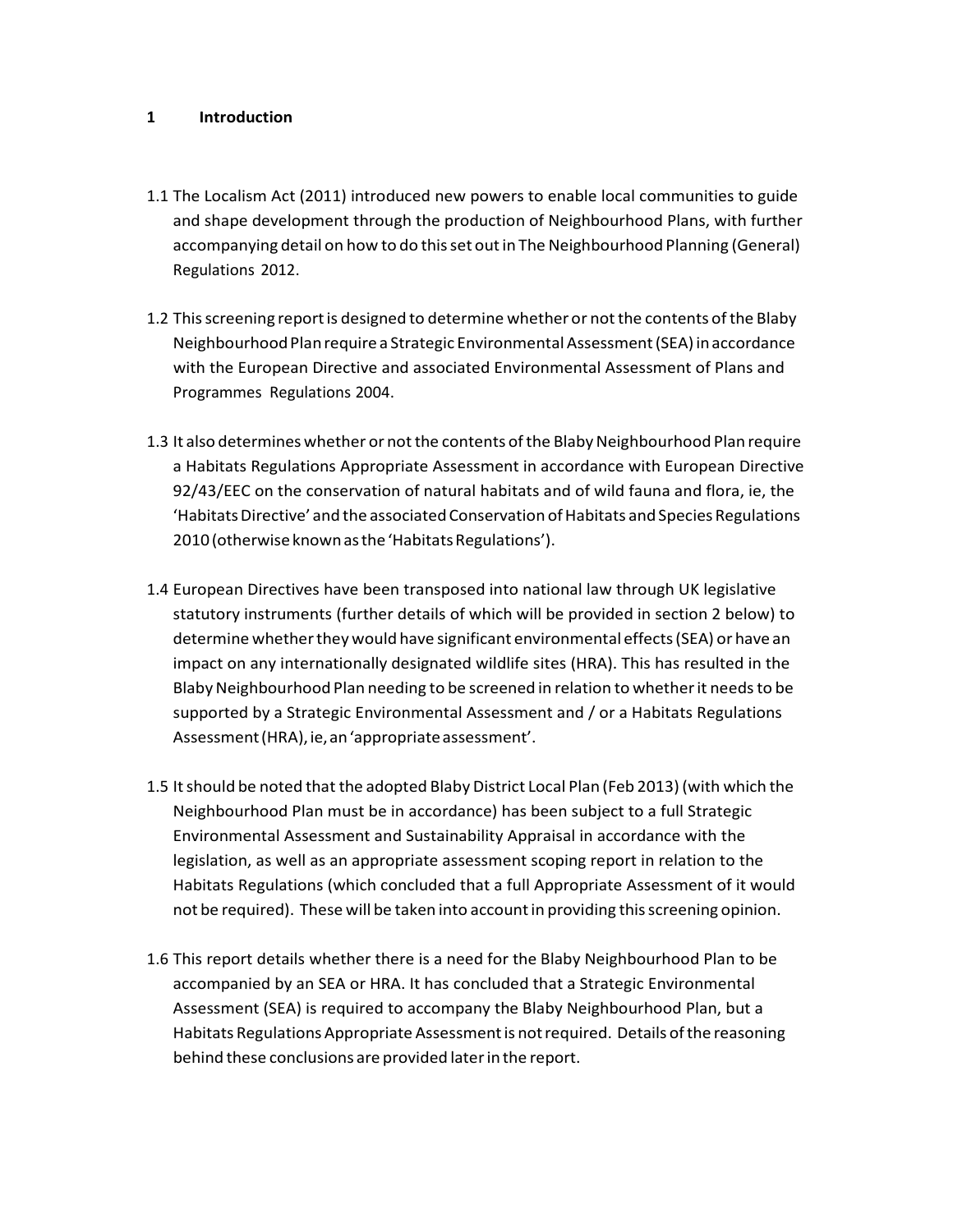1.7 This report has been sent to the three statutory consultees (Historic England, Natural England and Environment Agency) to seek their views on its contents. Their responses are attached in Appendix 1.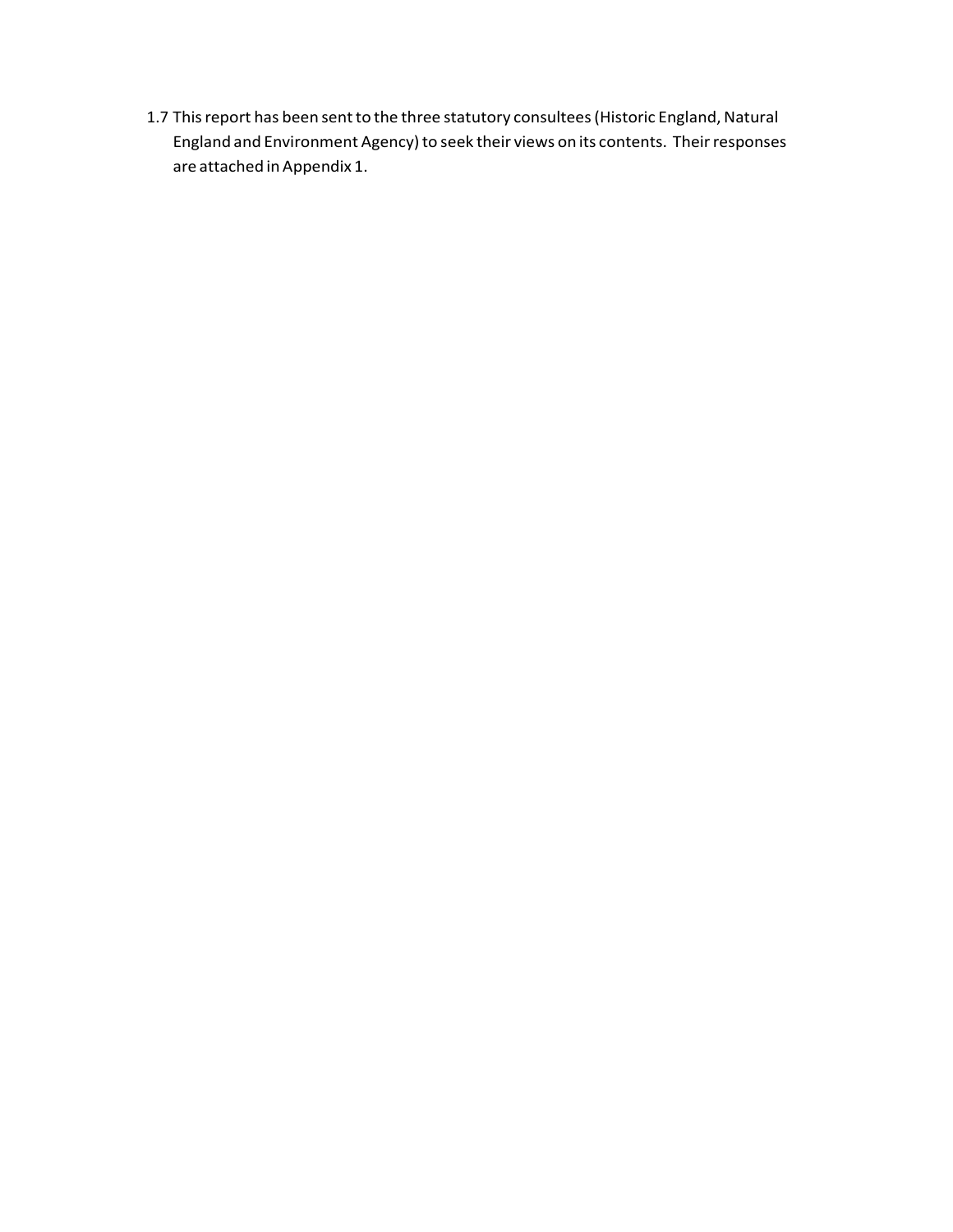#### **2 Legislation**

#### 2.1 Strategic Environmental Assessment

- 2.1.1 The basis for requiring Strategic Environmental Assessment is European Directive 2001/42/EC andwastransposed into English Lawby the Environmental Assessment of Plans and Programmes Regulations 2004. Detailed guidance ofthese Regulations can be found in the Government publication, 'A Practical Guide to the Strategic Environmental Assessment Directive' (ODPM 2005). Further information on SEA (and SEA in relation to Neighbourhood Plans) is contained within the Government's NationalPlanningPracticeGuidanceonlinetool.
- 2.1.2 The objective of the SEA Directive (2001/42/EC) is set out in Article 1 therein, which states:

*'The objective of this Directive is to provide for a high level of protection of the environment andto contribute to the integration of environmental considerations into the preparation and adoption of plans and programmes with a view to promoting sustainable development, by ensuring that, in accordance with this Directive, an environmental assessment is carried out of certain plans and programmes which are likely to have significant effects on the environment.'*

2.1.3 To establish if a Neighbourhood Plan needsto be accompanied by a full SEA, a "screening" assessment isrequired against a series of criteria set outin the SEA Directive. These are illustrated in Figure 1 below.



Figure 1: Criteria against which the requirement for SEA to be screened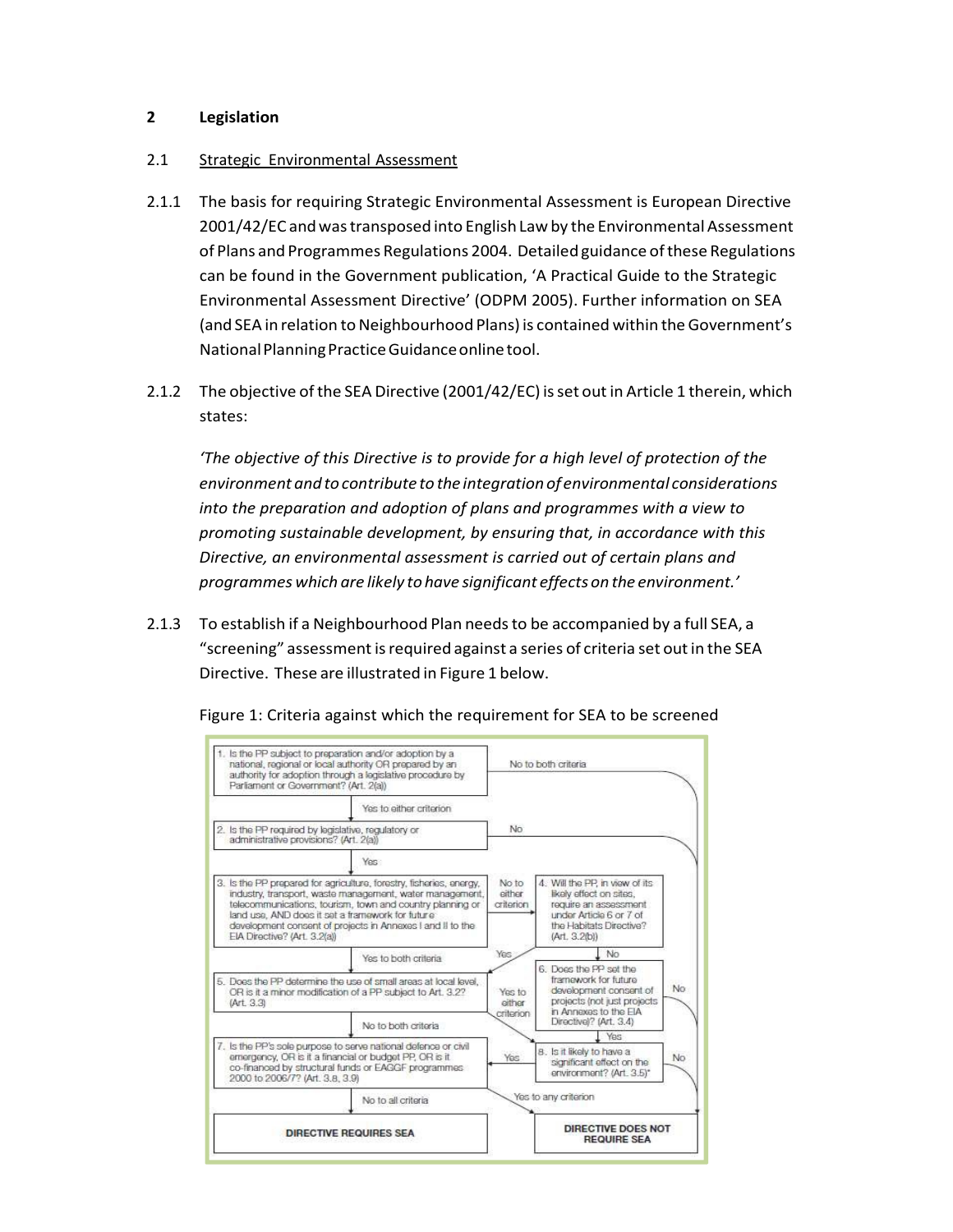2.1.4 Assessing the significance of the environmental effects that a Neighbourhood Plan will have depends on the policies within it. The criteria for assessing significance are referred to in Article 3.5 and set out within Annex II of the SEA Directive, as shown below:

#### Figure 2: Criteria for assessing significance

1. The characteristics of plans and programmes, having regard, in particular, to

- The degree to which the plan or programme sets a framework for projects and other activities, either with regards to location, nature, size and operating conditions or by allocating resources;
- The degree to which the plan or programme influences other plans and programmes including those in ahierarchy;
- The relevance of the plan or programme for the integration of environmental considerations in particular with a view to promoting sustainable development;
- Environmental problems relevant to the plan or programme;
- The relevance of the plan or programme for the implementation of Community legislation on the environment (eg. Plans and programmes linked to wastemanagement or water protection)

2. Characteristics of the effects and of the area likely to be affected, having regard, in particular, to

- The probability, duration, frequency and reversibility of the effects;
- The cumulative nature of theeffects;
- The transboundary nature of the effects;
- The risks to human health or the environment (eg. due to accidents);
- The magnitude and spatial extent of the effects (geographical area and size of the population likely to beaffected);
- The value and vulnerability of the area likely to be affected due to:
	- Special natural characteristics or cultural heritage;
	- Exceeded environmental quality standards or limit values;
	- Intensive land-use;
- The effects on areas or landscapes which have a recognised national, Community or international protectionstatus.

#### 2.2 Habitats Regulations Assessment

- 2.2.1 A Habitat Regulations Assessment (HRA) is required for a plan or project to assess the potential implicationsfor European wildlife sites, ie, 'European sites' or'Natura 2000 sites'. It explores whether the implementation of a plan or project would harm the habitats or species for which the European sites are designated. The European sites are:
	- Special Protection Areas (SPAs) designated by the Birds Directive (79/409/EECas amendedand2009/147/EC),and: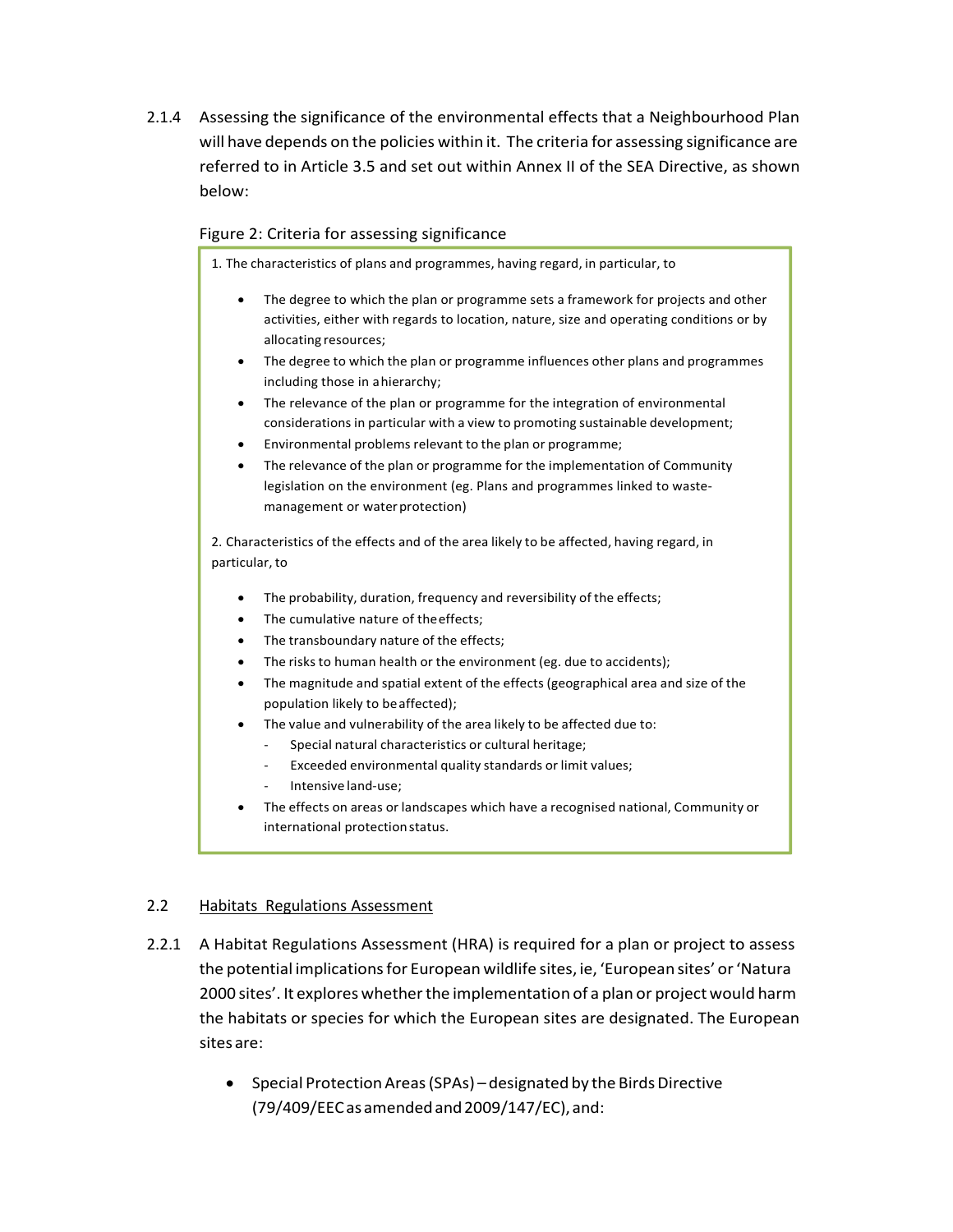- Special Areas of Conservation designated by the Habitats Directive (92/43/EEC).
- 2.2.2 In addition to SPAs and SACs, Ramsar sites are designated under the Ramsar convention. The Ramsar convention's mission is to conserve and sustainably utilise wetland habitats. Although Ramsar sites are not covered by the Habitats Regulations, as a matter of Government Policy, they should be treated in the same way as European wildlife sites (ie, SPAs and SACs). European wildlife sites and Ramsarsites are collectively knownasinternationallydesignatedwildlifesites.
- 2.2.3 The basis for requiring a Habitats Regulations Assessment stems from the European Council Directive 92/43/EEC on the conservation of natural habitats and of wild fauna and flora. This has been transposed into UK legislation by the Conservation of Habitats and Species Regulations 2010 (which has subsequently been amended by Schedule 2 of The Neighbourhood Planning (General) Regulations 2012.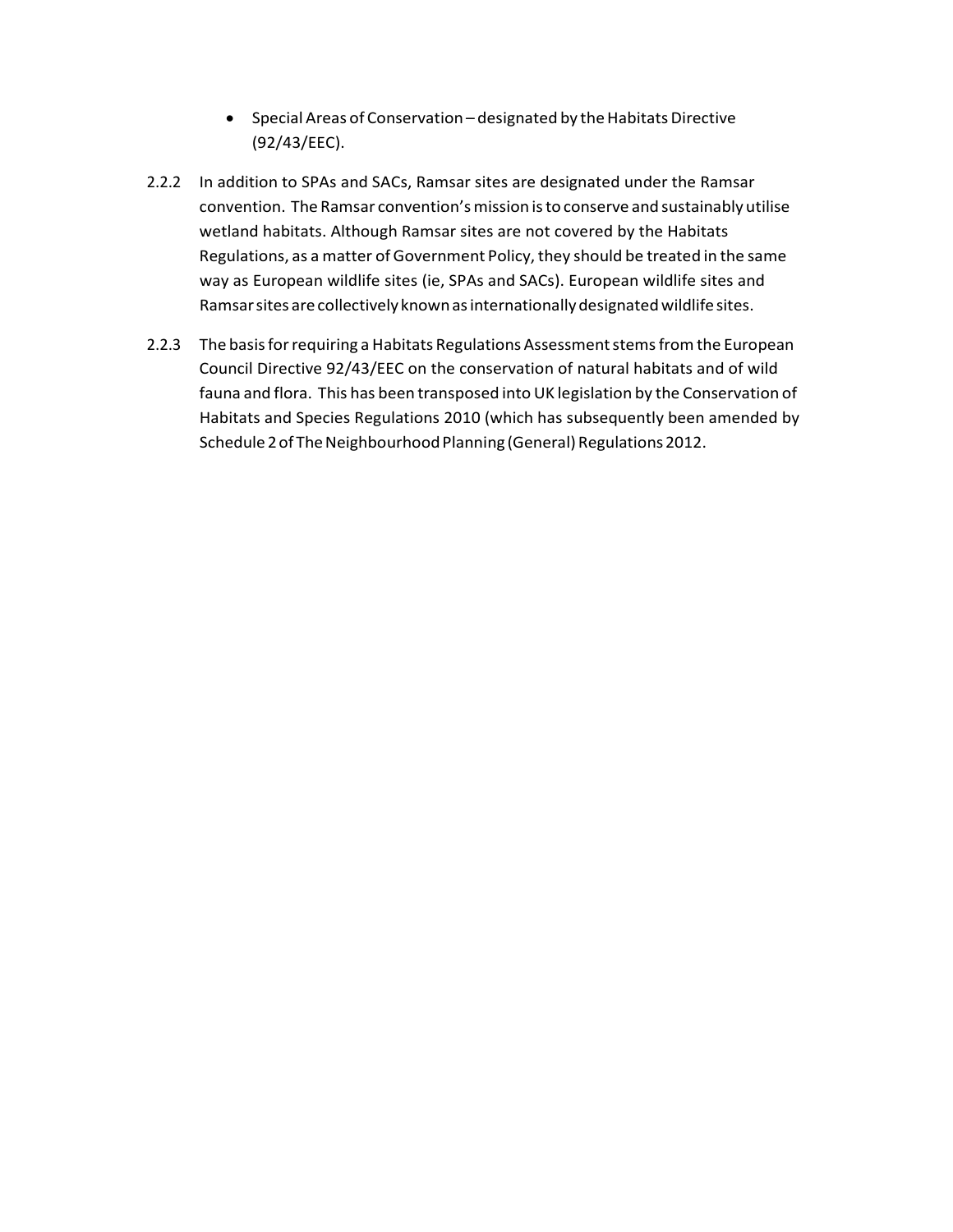#### **3 BlabyNeighbourhoodPlan**

- 3.1 Blaby Parish Council submitted an application to Blaby District Council in August / September 2013 for the Parish of Blaby, in its entirety, to be designated as a NeighbourhoodArea with a view to producing a Neighbourhood Plan forthe Parish. Blaby District Council approved this application at a Council meeting in February 2014. Since this time, Blaby Parish Council has been working to produce the draft plan.
- 3.2 TheNeighbourhood Plan covers a number of key areasthrough policy. These are:
	- Policy BCE1: Character and Environment this seeks to ensure that all new development is of an appropriate design that reflects its surroundings by virtue of its scale, layout and materials.
	- Policy BCE2: Local Green Space this seeks to ensure those green spaces around the village of most value to the community are protected from development. This applies to sites BCE2a, BCE2b, BCE2c and BCE2d within the Plan.
	- Policy BCE2d: Green Wedge this seeks to protect the Green Wedge designation in its current general location. (Notwithstanding this, the reserve housing allocations would require the boundaries ofthe Green Wedge to be amended.)
	- Policy BCE3: Implementation of the Blaby Masterplan this seeks to deliver some of the identified improvement schemes in the Blaby Masterplan (2008) to improve the services on offer and the environmental quality of the town centre as funding is made available, whether through developer contributionsorothersources.
	- Policy BCE4: To identify reserve housing sites which are considered developable and acceptable to themajority of Blaby residents – this policy identifies two sites that, whilst not required for development in the current context, could potentially be developable overthe longerterm should the need arise. These sites could potentially yield a total of approximately 86 dwellings between them and are considered to only be acceptable to be brought forward for development should circumstances change and more houses are needed to be released in Blaby.
	- Policy BCE5: To introduce local listing of heritage sites in Blaby to protect the heritageforfuturegenerations
- 3.3 The above policies represent the direction and policy aspirations of the Blaby Neighbourhood Plan, and are the basis for the screening assessment for SEA and HRA.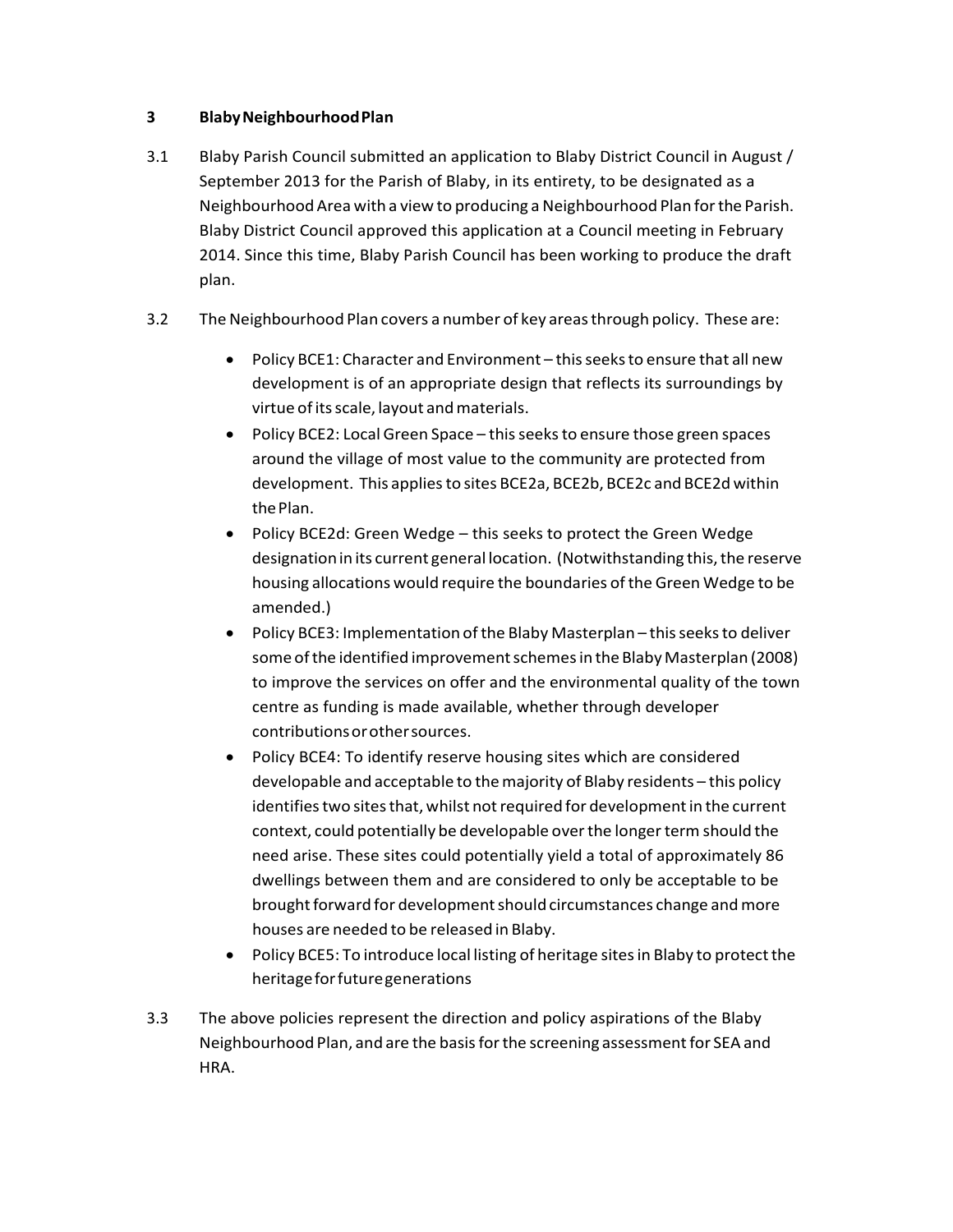#### **4 BlabyNeighbourhoodPlanSEAscreeningassessment**

- 4.3 The policies set out in the draft Blaby Neighbourhood Plan (those listed in Section 3) have been used to undertake this screening exercise against the criteria in Figures 1 and 2 in Section 2 above. Should there be any major changes to the existing policies or introduction of new ones, the revised Plan would be subject to a further screening exercise to explore whether any significanteffectswould be likely.
- 4.4 An SEA was completed as part of the adopted Blaby District Council Local Plan (Core Strategy) (Feb 2013), and this has been taken into account in this screening assessment.
- 4.5 Table 1 (below) outlinesthe results ofthe assessment againstthe criteria in Figures 1 and 2 in Section 2.

| <b>Stage</b>                                                                                                                                                                                                                                                                                                                                                     | Yes / No | Reason                                                                                                                                                                                                                                                                                                                                                                                                                                                                                                                                                                                                                 |
|------------------------------------------------------------------------------------------------------------------------------------------------------------------------------------------------------------------------------------------------------------------------------------------------------------------------------------------------------------------|----------|------------------------------------------------------------------------------------------------------------------------------------------------------------------------------------------------------------------------------------------------------------------------------------------------------------------------------------------------------------------------------------------------------------------------------------------------------------------------------------------------------------------------------------------------------------------------------------------------------------------------|
| 1. Is the NP subject to<br>preparation and / or adoption<br>by a national, regional or local<br>authority OR prepared by an<br>authority for adoption through<br>a legislative procedure by<br>Parliament or Government?<br>(Art. 2(a))                                                                                                                          | Yes      | The preparation and adoption of Neighbourhood<br>Plans is enabled by the Town and Country Planning<br>Act 1990 as amended by the Localism Act 2011 and<br>must be prepared in accordance with the<br>Neighbourhood Planning (General) Regulations<br>2012 and the Neighbourhood Planning<br>(Referendums) Regulations 2012.<br>The NP will be prepared by Blaby Parish Council as<br>the 'relevant body' and will be subject to<br>examination and referendum. It must receive 50%<br>or more yes votes at referendum before being<br>'made' by Blaby District Council as the local<br>authority.                      |
| 2. Is the NP required by<br>legislative, regulatory or<br>administrative provisions? (Art.<br>2(a)                                                                                                                                                                                                                                                               | No       | The preparation of the Neighbourhood Plan is<br>optional. However, once 'made' by Blaby District<br>Council, it will form part of the statutory<br>Development Plan for the area and will be used in<br>the consideration and determination of planning<br>applications. It is therefore important that the<br>screening process considers whether the NP is likely<br>to have a significant effect and hence whether an<br>SEA is required.                                                                                                                                                                           |
| 3. Is the NP prepared for<br>agriculture, forestry, fisheries,<br>energy, industry, transport,<br>waste management, water<br>management,<br>telecommunications, tourism,<br>town and country planning or<br>land use, AND does it set a<br>framework for future<br>development consent of<br>projects in Annexes I and II to<br>the EIA Directive? (Art. 3.2(a)) | No       | The Blaby Neighbourhood Plan addresses town and<br>country planning matters, and does have policies in<br>relation to land use, specifically the allocation of<br>reserve housing sites to be brought forward in the<br>event that circumstances change and further<br>housing is required in the Parish.<br>However, developments that fall within Annex I are<br>'excluded development' in relation to<br>Neighbourhood Plans, and therefore cannot be<br>planned for through the Blaby Neighbourhood Plan.<br>In terms of EIA Directive Annex II development,<br>neither of the potential site allocations meet the |

Table 1: Assessment of likely significant effects of the Blaby Neighbourhood Plan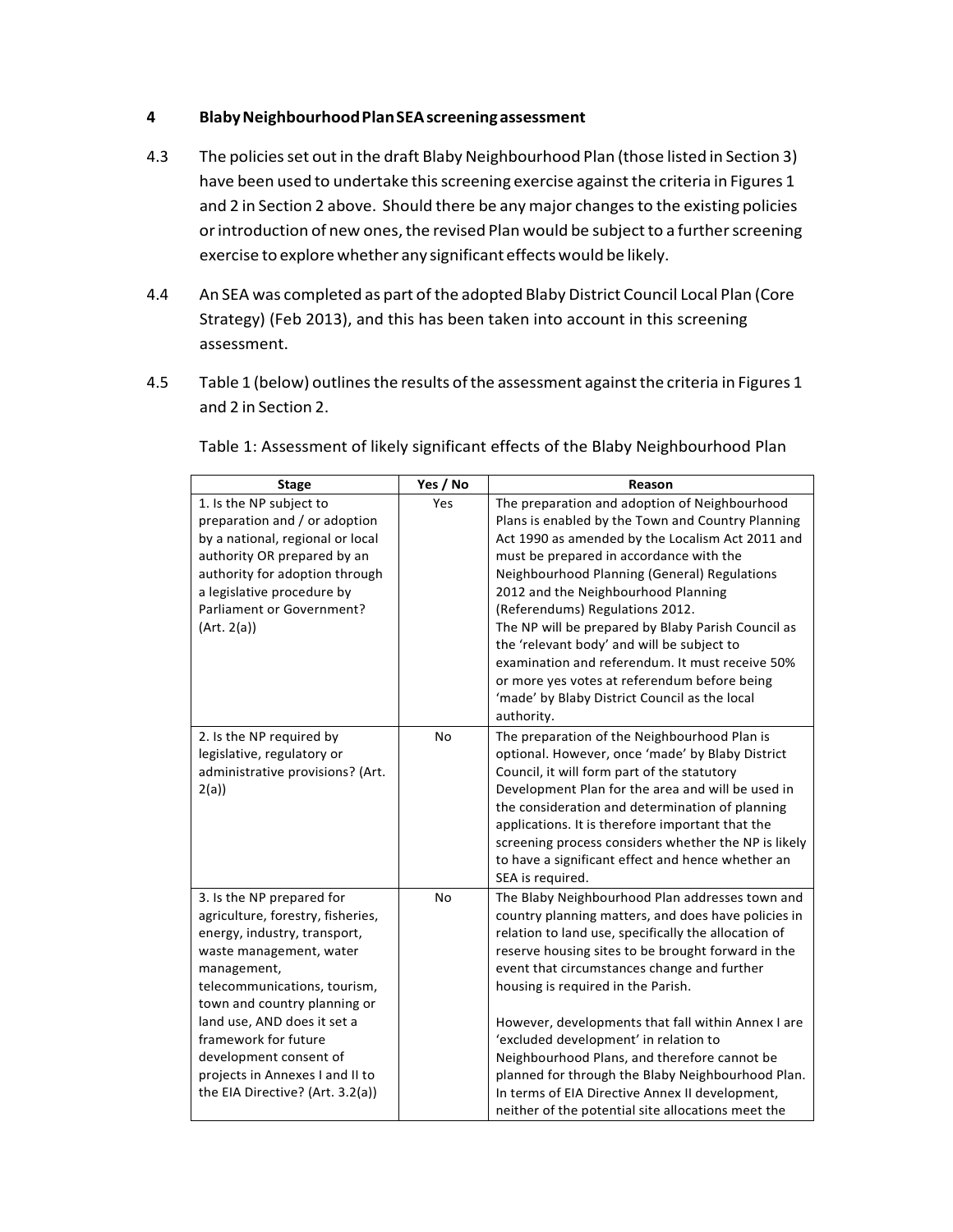| 4. Will the NP, in view of its<br>likely effect on sites, require an<br>assessment under Article 6 or 7<br>of the Habitats Directive? (Art.<br>3.2(b)                                                                        | No                  | threshold to be considered EIA development.<br>The Neighbourhood Plan is unlikely to have an<br>effect on the Natura 2000 network of protected<br>sites and therefore will not require a full<br>appropriate assessment as per the Habitats<br>Directive.<br>A full Habitats Regulations Appropriate Assessment<br>Screening Report was carried out as part of the<br>Core Strategy preparation process in 2012. It<br>concluded that the Blaby District Core Strategy<br>alone or in combination with other plans is unlikely<br>to have a detrimental impact on any of the Natura<br>2000 sites within approximately 25kms of the<br>District boundary.<br>The three Natura 2000 sites considered are:<br>Rutland Water Special Protection Area<br>(Rutland)<br>River Mease Special Area of Conservation<br>٠<br>(Leicestershire and Derbyshire)<br>Ensor's Pool Special Area of Conservation<br>$\bullet$<br>(Nuneaton, Warwickshire)<br>The Core Strategy Appropriate Assessment<br>Screening Report was endorsed by Natural England.<br>It is considered that the Neighbourhood Plan will<br>not affect the three identified Natura 2000 sites<br>over and above the impact identified in the Core<br><b>Strategy Habitats Regulations appropriate</b><br>assessment screening report. Therefore, it is |
|------------------------------------------------------------------------------------------------------------------------------------------------------------------------------------------------------------------------------|---------------------|--------------------------------------------------------------------------------------------------------------------------------------------------------------------------------------------------------------------------------------------------------------------------------------------------------------------------------------------------------------------------------------------------------------------------------------------------------------------------------------------------------------------------------------------------------------------------------------------------------------------------------------------------------------------------------------------------------------------------------------------------------------------------------------------------------------------------------------------------------------------------------------------------------------------------------------------------------------------------------------------------------------------------------------------------------------------------------------------------------------------------------------------------------------------------------------------------------------------------------------------------------------------------------------------------------------|
|                                                                                                                                                                                                                              |                     | not required (please see the Habitats Regulations                                                                                                                                                                                                                                                                                                                                                                                                                                                                                                                                                                                                                                                                                                                                                                                                                                                                                                                                                                                                                                                                                                                                                                                                                                                            |
| 5. Does the NP determine the<br>use of small areas at local level,<br>OR is it a minor modification of<br>a PP subject to Art.3.2? (Art 3.3)                                                                                 | Yes                 | Assessment screening exercise in Section 5 below).<br>The Blaby Neighbourhood Plan does seek to<br>determine the use of small sites at a local level<br>through the allocation of 'reserve' housing sites and<br>the identification of a Local Green Space.                                                                                                                                                                                                                                                                                                                                                                                                                                                                                                                                                                                                                                                                                                                                                                                                                                                                                                                                                                                                                                                  |
| 6. Does the NP set the                                                                                                                                                                                                       | Yes                 | The Neighbourhood Plan will form part of the                                                                                                                                                                                                                                                                                                                                                                                                                                                                                                                                                                                                                                                                                                                                                                                                                                                                                                                                                                                                                                                                                                                                                                                                                                                                 |
| framework for future<br>development consent of<br>projects (not just projects in<br>Annexes to the EIA Directive)?<br>(Art. 3.4)                                                                                             |                     | Development Plan once 'made' by Blaby District<br>Council, and will be used in the determination of<br>planning applications. It, therefore, sets the<br>framework for future developments at a local level.                                                                                                                                                                                                                                                                                                                                                                                                                                                                                                                                                                                                                                                                                                                                                                                                                                                                                                                                                                                                                                                                                                 |
| 7. Is the NP's sole purpose to<br>serve national defence or civil<br>emergency, OR is it a financial<br>or budget PP, OR is it co-<br>financed by structural funds or<br>EAGGF programmes 2000 to<br>2006/7? (Art. 3.8, 3.9) | No                  | A Neighbourhood Plan does not deal with these<br>issues.                                                                                                                                                                                                                                                                                                                                                                                                                                                                                                                                                                                                                                                                                                                                                                                                                                                                                                                                                                                                                                                                                                                                                                                                                                                     |
| 8. Is it likely to have a significant<br>effect on the environment?<br>(Annex II of the European                                                                                                                             | Yes,<br>potentially | The Blaby Neighbourhood Plan (NP) does set a<br>policy framework for future development within<br>the Neighbourhood Area. This includes 'reserve'<br>residential development allocations, which are only                                                                                                                                                                                                                                                                                                                                                                                                                                                                                                                                                                                                                                                                                                                                                                                                                                                                                                                                                                                                                                                                                                     |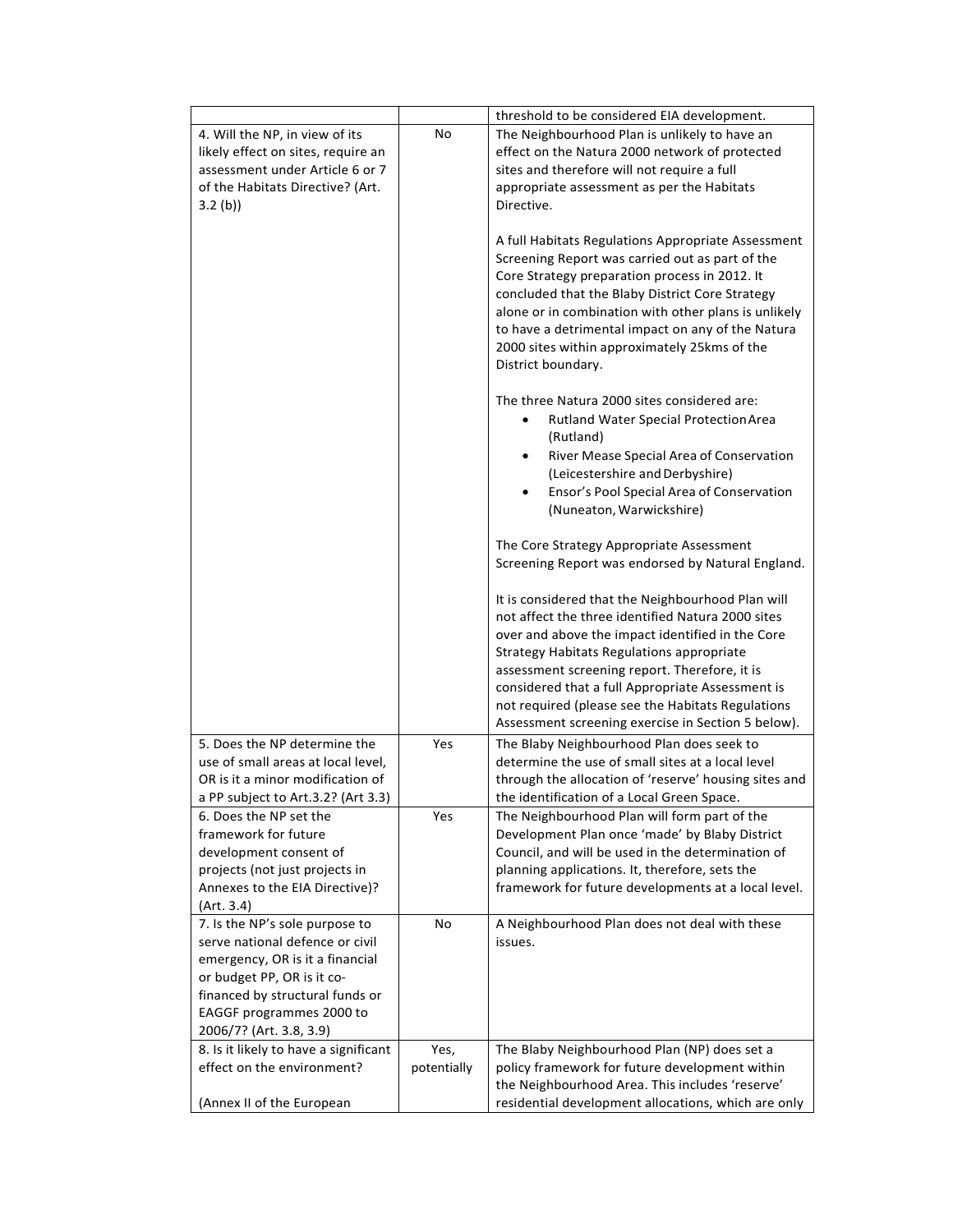| Directive 2001/42/EC on the       | to be brought forward in very specific               |
|-----------------------------------|------------------------------------------------------|
| assessment of certain plans and   | circumstances (as the minimum development            |
| programmes on the                 | requirement for the Neighbourhood Area, ie, Blaby    |
| environment sets out the          | Parish, has already been met) as well as the         |
|                                   |                                                      |
| criteria for determining the      | protection of locally valued green spaces, including |
| likely significance of effects on | the identification of a Local Green Space.           |
| the environment. This section     |                                                      |
| will assess the Blaby             | The NP seeks to protect the most valuable assets in  |
| Neighbourhood Plan against        | the Parish within the context of the policies of the |
| these criteria)                   | Local Plan Core Strategy, including the most valued  |
|                                   | green spaces and local heritage assets.              |
|                                   |                                                      |
|                                   |                                                      |
|                                   | The Blaby Neighbourhood Plan must conform to the     |
|                                   | Blaby District Local Plan Core Strategy. The NP      |
|                                   | supports the implementation of higher tier policies  |
|                                   | at the Neighbourhood Area level. It is therefore not |
|                                   | considered to have significant influence on other    |
|                                   | plans or programmes or their effects on the          |
|                                   |                                                      |
|                                   | environment.                                         |
|                                   |                                                      |
|                                   | The NP contributes, as required, to the              |
|                                   | achievement of sustainable development at the        |
|                                   | Neighbourhood Area level. The policies within the    |
|                                   | NP are designed to protect the local environmental   |
|                                   | assets and places valued by people in Blaby Parish.  |
|                                   |                                                      |
|                                   | The Neighbourhood Plan also seeks to allocate        |
|                                   | reserve housing sites, and therefore the Plan seeks  |
|                                   | to take account of environmental considerations      |
|                                   | and promote sustainable development where there      |
|                                   | is a need to accommodate further development.        |
|                                   |                                                      |
|                                   | Whilst it is considered that the environmental       |
|                                   | impact of / problems associated with the NP is       |
|                                   |                                                      |
|                                   | likely to be minimal due to the relatively limited   |
|                                   | scale of development proposed, and the specific      |
|                                   | circumstances under which it should be released, it  |
|                                   | would be advisable to explore in further detail any  |
|                                   | potential environmental problems in association      |
|                                   | with the reserve housing sites. Existing             |
|                                   | environmental problems (ie, any areas at flood risk) |
|                                   | could be tackled through the implementation of the   |
|                                   |                                                      |
|                                   | Plan, but this should be explored through a          |
|                                   | Strategic Environmental Assessment.                  |
|                                   |                                                      |
|                                   | The Neighbourhood Plan has to be in conformity       |
|                                   | with the Local Plan, which has already had regard to |
|                                   | European Community Legislation on the                |
|                                   | environment. Therefore, this is not relevant to the  |
|                                   | NP.                                                  |
|                                   |                                                      |
|                                   |                                                      |
|                                   | In terms of probability, duration, frequency and     |
|                                   | reversibility of the effects, the NP allocates two   |
|                                   | reserve sites for residential development (although  |
|                                   | these are expected to be released only in very       |
|                                   | special circumstances due to the current             |
|                                   | development requirements for Blaby in the Core       |
|                                   |                                                      |
|                                   | Strategy already having been met). The effect of     |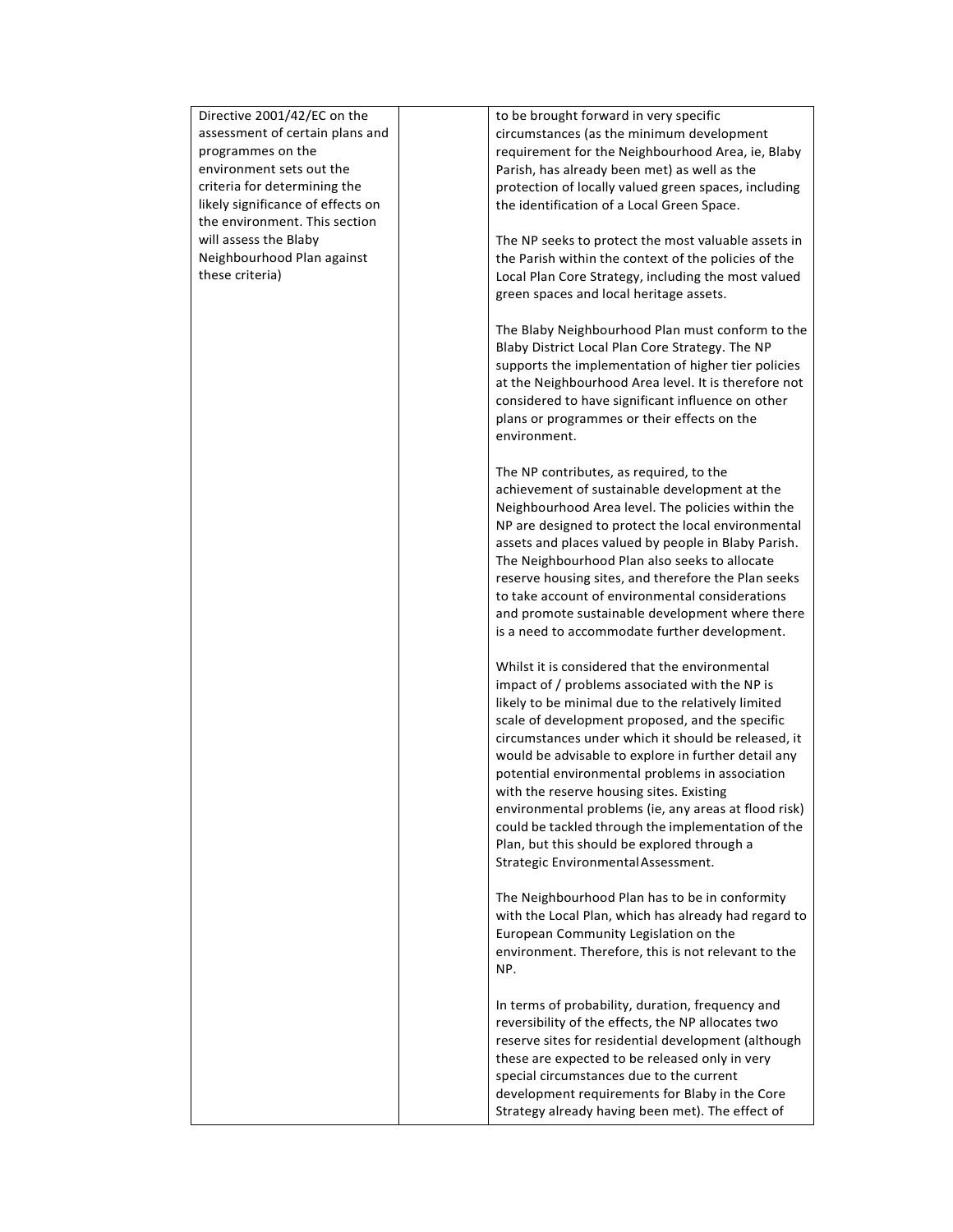| the site allocations (should they come forward)<br>would be to provide additional dwellings and this<br>would be irreversible. Consequently, there could<br>be some environmental impact due to this<br>additional residential development / town centre<br>improvements. Otherwise, the environmental<br>impacts are considered to be minimal with policies<br>designed to protect the most valuable assets.                                                                                                                                                                                                                                                                                                                                                                                                                                                                                     |
|---------------------------------------------------------------------------------------------------------------------------------------------------------------------------------------------------------------------------------------------------------------------------------------------------------------------------------------------------------------------------------------------------------------------------------------------------------------------------------------------------------------------------------------------------------------------------------------------------------------------------------------------------------------------------------------------------------------------------------------------------------------------------------------------------------------------------------------------------------------------------------------------------|
| The cumulative effects of the NP (specifically the<br>two reserve sites) are currently unknown, but as<br>they are within the Green Wedge, it may be<br>worthwhile exploring this.                                                                                                                                                                                                                                                                                                                                                                                                                                                                                                                                                                                                                                                                                                                |
| The transboundary impacts of the NP are<br>considered likely to be limited as any impacts would<br>be very local in nature (ie, within the<br>Neighbourhood Area). Notwithstanding this, there<br>is the potential for a degree of impact by the<br>development of either of the 'reserve' development<br>sites beyond the Neighbourhood Area boundary<br>(albeit not far beyond).                                                                                                                                                                                                                                                                                                                                                                                                                                                                                                                |
| No risks to human health or the environment have<br>been identified.                                                                                                                                                                                                                                                                                                                                                                                                                                                                                                                                                                                                                                                                                                                                                                                                                              |
| The Neighbourhood Plan is concerned with<br>development within the Neighbourhood Area, so<br>the magnitude and spatial extent of any<br>environmental effects is likely to be limited to<br>within Blaby Parish (or not far beyond the boundary<br>of it).                                                                                                                                                                                                                                                                                                                                                                                                                                                                                                                                                                                                                                        |
| Whilst there are a number of listed buildings, a<br>designated Conservation Area and potential areas<br>of cultural heritage (ie, Bouskell Park) within the<br>Neighbourhood Area, it is considered that the<br>policies within the NP will help in protecting such<br>assets through the protection it seeks to provide<br>and its design of new development requirements<br>etc. There are no nationally or internationally<br>designated wildlife sites in or near the<br>Neighbourhood Area. It is not considered that the<br>NP or the policies within it will affect the value or<br>vulnerability of the area in any way in relation to<br>exceeding environmental quality standards or limit<br>values or through intensive land use. However,<br>there are some limited areas of flood risk within the<br>Neighbourhood Area, and it may be worthwhile<br>exploring this through an SEA. |
| There are no national, European or internationally<br>protected landscapes or areas within the<br>Neighbourhood Area or within close proximity of its<br>boundary. Therefore, it is not considered the NP<br>will have any significant effect on these types of<br>sites. An appropriate assessment screening                                                                                                                                                                                                                                                                                                                                                                                                                                                                                                                                                                                     |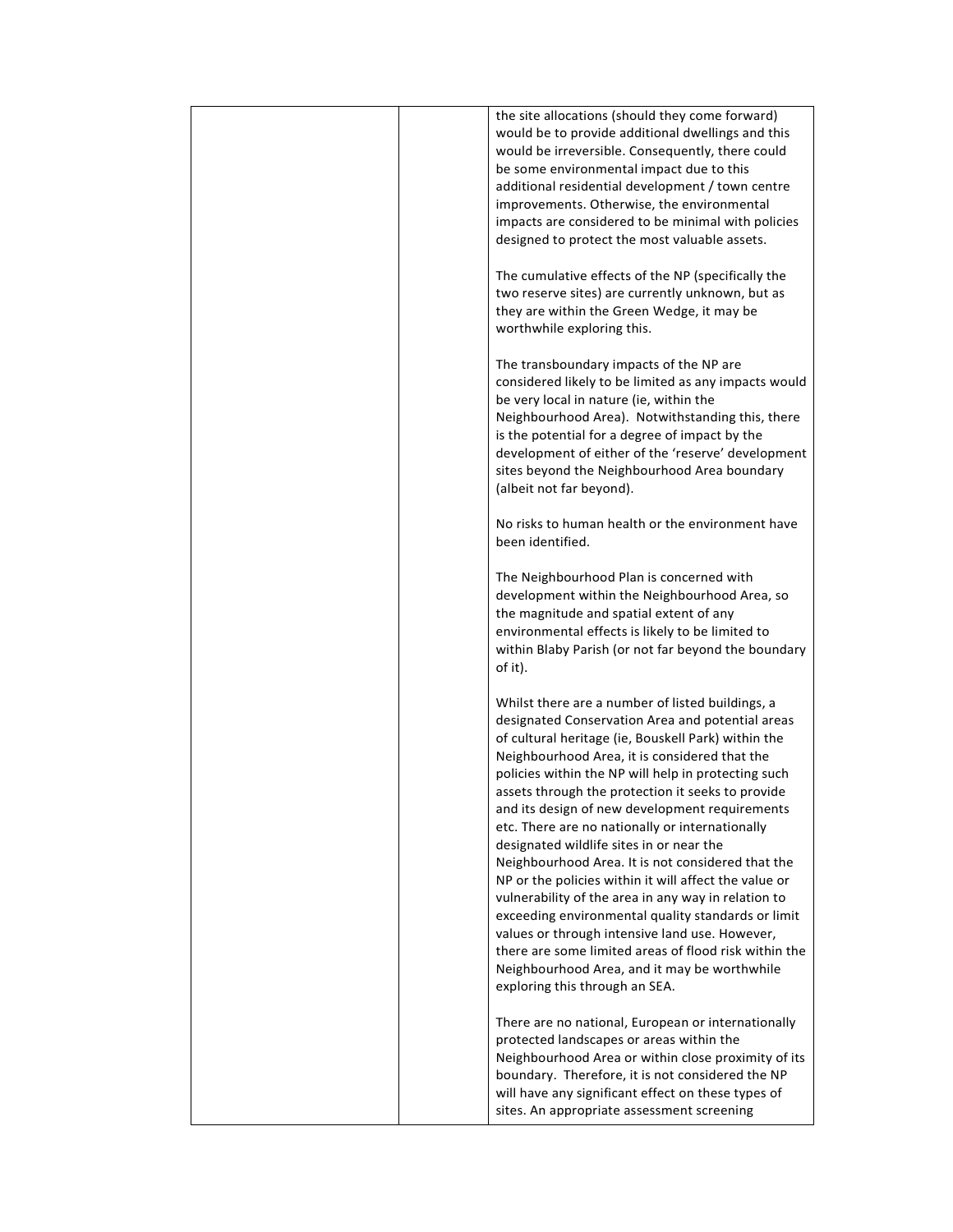| exercise is included within this report in terms of  |
|------------------------------------------------------|
| fulfilling the requirements of the European Habitats |
| Directive, and this has shown there is no need for a |
| full Habitats Regulations appropriate assessment in  |
| relation to the Neighbourhood Plan.                  |

4.6 On the basis of the SEA screening exercise in Table 1 above, it is considered that the Blaby Neighbourhood Plan has the potential to have significant effects in relation to the criteria set out in Schedule 1 of the SEA Regulations, and therefore should be subject to a Strategic Environmental Assessment (SEA) to explore this further. The main reason for this conclusion is that whilst the Blaby Neighbourhood Plan supports the Blaby District Local Plan (Core Strategy) and generally conforms to the policies set out within it (which have already been subject to SEA), it is seeking to allocate reserve housing sites, and the potential effects of these specific housing site allocations have not been assessed in terms of their environmental impacts. Moreover, the reserve housing site allocations identified are beyond the current settlement boundary, on greenfield land that is currently designated as Green Wedge. On this basis, it is considered that the Neighbourhood Plan should be assessed in detail to ensure it is acceptable in terms of its potential environmental effects.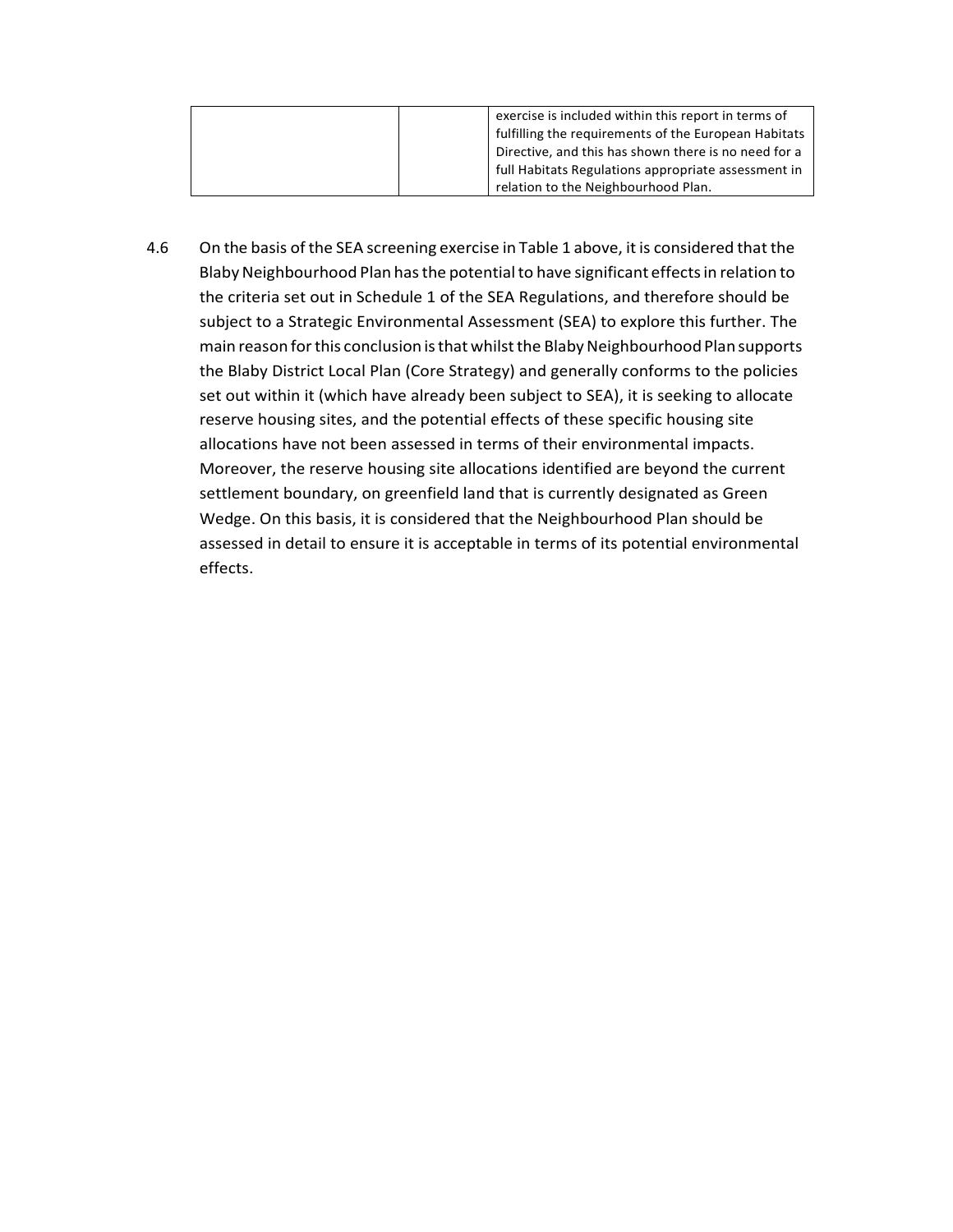#### **5 BlabyNeighbourhoodPlanHRAappropriateassessmentscreening**

- 5.1 The legislation sets out a processto assessthe potential implications of a plan on any internationally designated wildlife sites. The first stage of this is a screening exercise where the details of nearby internationally designated sites within a reasonable distance ofthe Plan area are considered (including the reasonsfortheir designation and the conservation objectives of each of them) and assessed to see if there is the potential for implementation of the Plan to have an impact on the site.
- 5.2 For the purpose of this screening assessment, the potential impacts of the Blaby Neighbourhood Planon internationally designated siteswithin approximately 25km of the Neighbourhood Plan area are assessed. This accords with the distance used to assess the Blaby District Local Plan (Core Strategy) (2013) when the appropriate assessment screening exercise was carried out on this document.
- 5.3 The Core Strategy Appropriate Assessment screening assessment (April 2012) found three internationally designated sites within approximately 25km of the Blaby District boundary (as the crow flies). It is considered appropriate to consider these three sites in this appropriate assessment screening assessment for the Blaby Neighbourhood Plan. The three sitesidentifiedare:
	- Rutland Water Special Protection Area and Ramsar site (Rutland) (about 33km from the eastern boundary of the District of Blaby)
	- River Mease Special Area of Conservation (Leicestershire and Derbyshire) (about 19km from the northwestern boundary of the District of Blaby)
	- Ensor's Pool SpecialAreaofConservation(Nuneaton,Warwickshire)(about 10km form the southern boundary of the District of Blaby).
- 5.4 The Local Plan (Core Strategy) appropriate assessment screening exercise sets out the details for the three internationally designated sites (as listed above), including why they are designated and their conservation objectives etc. The tables below are taken from the Core Strategy HRA appropriate assessment screening report:

| Name and location              | Rutland Water SPA (SK928070)                                |
|--------------------------------|-------------------------------------------------------------|
|                                | 1,556.9 ha Lying between Oakham and Stamford (approximately |
|                                | 1.4km west and 5.8km east respectively).                    |
| <b>Reasons for designation</b> | Wintering populations of the following species:             |
|                                | Shovelar Anas clypeata                                      |
|                                | Teal Anas crecca                                            |
|                                | Wigeon Anas penelope                                        |
|                                | Gadwall Anas strepera                                       |
|                                | Tufted Duck Aythya fuliqula                                 |
|                                | Goldeneye Bucephla clangula                                 |
|                                | Mute Swan Cygnus olor                                       |
|                                | Coot Fulica altra                                           |
|                                | Goosander Mergus merganser                                  |
|                                | Great Crested Grebe Podiceps cristatus                      |
|                                | A wintering bird assemblage regularly supporting            |
|                                | 25,037 waterfowl, including Great Crested Grebe,            |
|                                | Wigeon, Gadwell, Teal, Shoveler, Tufted Duck,               |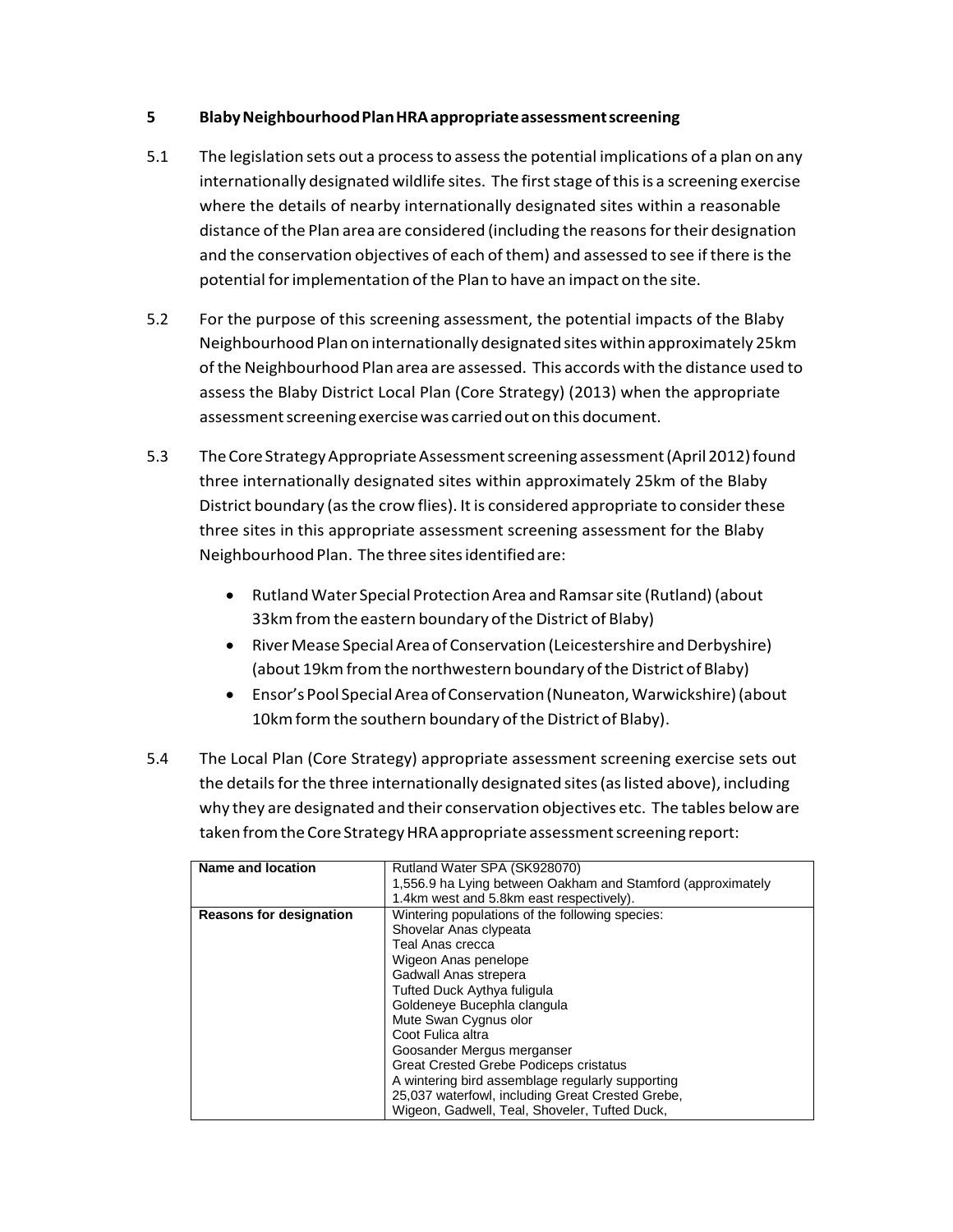|                                         | Goldeneye, Goosander and Coot.                                                                                                                                                                                                                                                                                                                                                     |
|-----------------------------------------|------------------------------------------------------------------------------------------------------------------------------------------------------------------------------------------------------------------------------------------------------------------------------------------------------------------------------------------------------------------------------------|
| <b>Conservation Objectives</b>          | To maintain the designated interest features in favourable condition                                                                                                                                                                                                                                                                                                               |
| Key factors affecting site<br>integrity | Maintenance of the current extent, connectivity and quality of feeding<br>habitats with areas of open water of varying sizes and depths, suitable<br>levels of benthic, aquatic and surface invertebrates, a fish presence<br>which does not impact on the dominant macrophyte assemblages, and<br>open habitats incorporating suitable feeding pastures with 50m of the<br>water. |
|                                         | Maintenance of characteristic water quality and quantity is important<br>with seasonal changes in levels occurring slowly.                                                                                                                                                                                                                                                         |
|                                         | Maintenance and extent of roosting habitat including mature trees and<br>areas of scrub.                                                                                                                                                                                                                                                                                           |
|                                         | Levels of disturbance should be maintained within necessary noise<br>levels.                                                                                                                                                                                                                                                                                                       |
| <b>Existing trends and</b><br>pressures | • Tree regeneration ability has been reduced through<br>deer browsing although this is now being managed<br>• Inappropriate weed control<br>• High phosphate levels<br>• Overgrazing<br>• Low levels of water abstraction                                                                                                                                                          |

| <b>Name and location</b>       | River Mease SAC (SK260114)                                                 |
|--------------------------------|----------------------------------------------------------------------------|
|                                | 21.86 ha                                                                   |
|                                | Crossed by the A42 and aligned beside the A513 to the west. The            |
|                                | closest significant settlement is Ashby - de - la - Zouch. The river feeds |
|                                | into the Tame and ultimately the Trent.                                    |
| <b>Reasons for designation</b> | To maintain the designated interest features in favourable condition.      |
| <b>Conservation Objectives</b> | To maintain the designated interest features in favourable condition       |
| Key factors affecting site     | General requirements: maintenance of water quality and availability        |
| integrity                      | requires management to minimise pollution inputs and inappropriate         |
|                                | water abstraction. The river's natural structure and form should be        |
|                                | maintained to support a natural flow regime, including the avoidance of    |
|                                | constriction of the river or blockage of its floodplain.                   |
|                                | Watercourse (Ranunculus) habitat: a natural flow regime is required for    |
|                                | maintenance of natural erosion and sedimentation processes and             |
|                                | hence the channel morphology. Riparian areas and the wider                 |
|                                | catchment need to be managed to avoid excessive run-off of soil            |
|                                | particles and nutrients into the river. The structure and composition of   |
|                                | bankside and aquatic vegetation should be maintained.                      |
|                                | All species: maintenance of suitable habitat and appropriate               |
|                                | management helps to ensure the provision of habitat suitable for           |
|                                | spawning and shelter, including gravel -dominated substrate with           |
|                                | areas of sand and silt, patchy vegetation cover provided by submerged      |
|                                | and marginal macrophyte assemblages, slack water resting pools for         |
|                                | fish, a presence of submerged woody debris, and presence of artificial     |
|                                | barriers. Any exploitation of fish population or other native animals or   |
|                                | plants should be at a sustainable level, without manipulation of the       |
|                                | river's natural capacity to support them or augmentation by excessive      |
|                                | stocking. The absence of introduced/ alien species is important. Otter;    |
|                                | maintenance of terrestrial habitat with cover and holt sites provided by   |
|                                | dense scrub mature tress along river banks. Maintenance of suitably        |
|                                | low levels of disturbance.                                                 |
| <b>Vulnerability</b>           | . Water quality and quantity are vital to the European interests, whilst   |
|                                | competition for water resources is high.                                   |
|                                | · Diffuse pollution and excessive sedimentation are catchment-wide         |
|                                | issues which have the potential to affect the site.                        |

| Name and location | Ensor's Pool SAC (SP348903)<br>3.8 ha |
|-------------------|---------------------------------------|
|-------------------|---------------------------------------|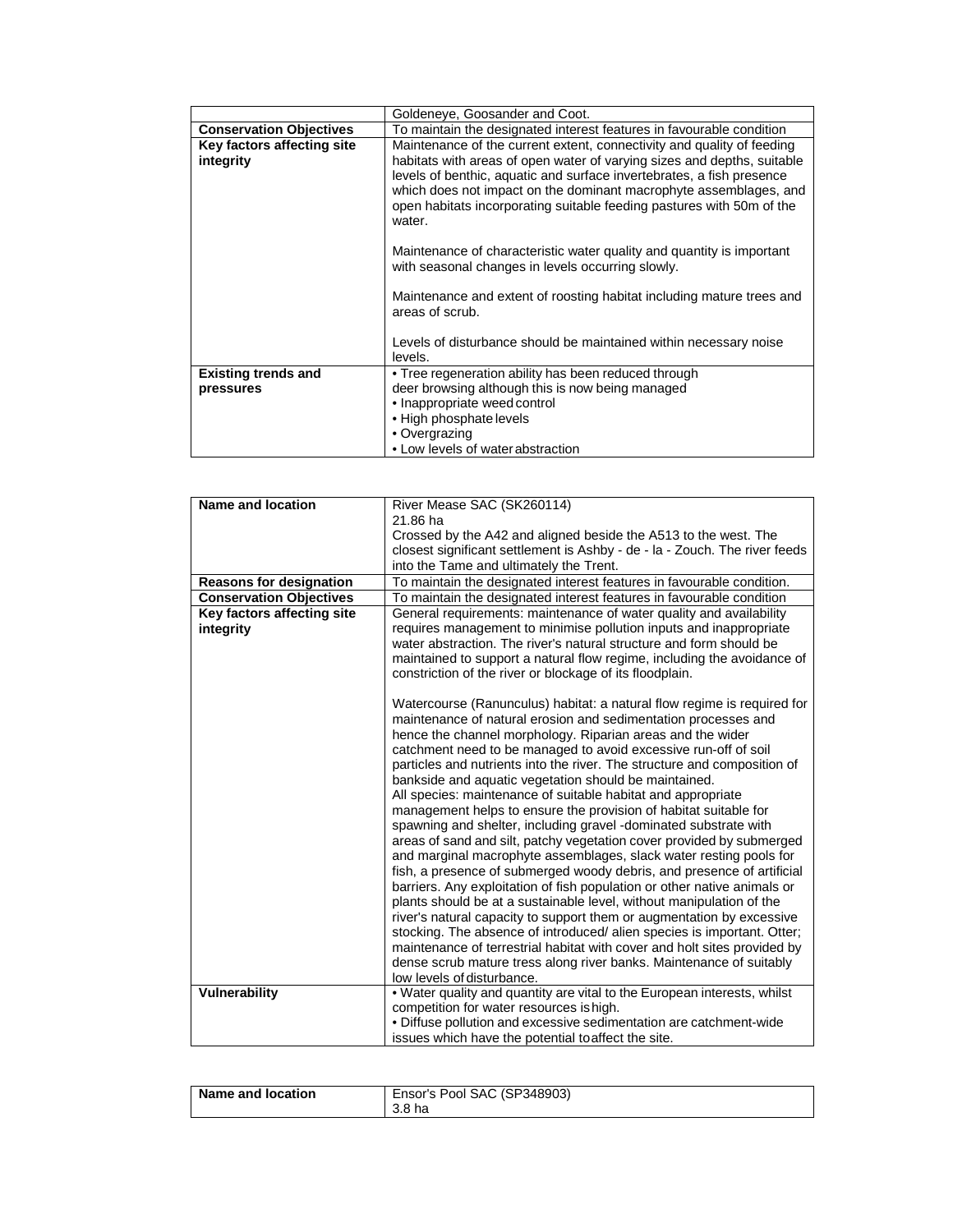|                                | Lies on the outskirts of Nuneaton.                                                                                                                                                                                                                                                                                                                                                                                                                                                                     |
|--------------------------------|--------------------------------------------------------------------------------------------------------------------------------------------------------------------------------------------------------------------------------------------------------------------------------------------------------------------------------------------------------------------------------------------------------------------------------------------------------------------------------------------------------|
| <b>Reasons for designation</b> | Annex II species:                                                                                                                                                                                                                                                                                                                                                                                                                                                                                      |
|                                | Crayfish Austropotamobius pallipes                                                                                                                                                                                                                                                                                                                                                                                                                                                                     |
| <b>Conservation Objectives</b> | Protection of habitat for native crayfish.                                                                                                                                                                                                                                                                                                                                                                                                                                                             |
| Key factors affecting site     | The crayfish population has developed in a flooded brick-pit that has                                                                                                                                                                                                                                                                                                                                                                                                                                  |
| integrity                      | been abandoned for fifty years. The area was unmanaged and was<br>used as de facto public open space. The crayfish would be vulnerable<br>to pollution and introduction of non-native crayfish, through<br>uncontrolled access. To address this, since 1995 the area has been<br>leased by Nuneaton and Bedworth Borough Council and is managed<br>as a Local Nature Reserve. Increased visitor pressure may increase<br>the management effort undertaken by Nuneaton and Bedworth<br>Borough Council. |
| Vulnerability                  | • Pollution                                                                                                                                                                                                                                                                                                                                                                                                                                                                                            |
|                                | • Introduction of non-native crayfish                                                                                                                                                                                                                                                                                                                                                                                                                                                                  |

- 5.5 The key sensitivities of the three designated sites which the Blaby Neighbourhood Plan could have an impact on are:
	- Housing growth could result in increased visitor numbers for recreation / tourism reasons. This is particularly relevant to Rutland Water SPA.
	- Increased surface waterrun off can affect water quality.
	- Increased air pollution can impact upon the species and habitats that the sites support.
- 5.6 In terms of assessing the policies within the Neighbourhood Plan for the potential effects they may have on the internationally designated sites, the below are the considerationsoftheHRAscreeningassessment:

| <b>Policy</b>                              | Consideration of effects on the designated sites                                                                                                                                                                                                                                                                                                                                                                                                                                                                                                                                                                                                                             |
|--------------------------------------------|------------------------------------------------------------------------------------------------------------------------------------------------------------------------------------------------------------------------------------------------------------------------------------------------------------------------------------------------------------------------------------------------------------------------------------------------------------------------------------------------------------------------------------------------------------------------------------------------------------------------------------------------------------------------------|
| Policy BCE1 - Character<br>and environment | This policy seeks to influence the design of new<br>development through issues such as scale, layout and<br>materials to ensure any new development reflects the<br>principles of the existing development. Given that this<br>policy seeks only to influence the design of development<br>that comes forward, it is considered to have a very<br>localised effect, and is therefore unlikely to have any<br>effect on the internationally designated sites (referred to<br>in para $5.3$ )                                                                                                                                                                                  |
| Policy BCE2 - Local<br>Green Space         | This policy seeks to protect and maintain the most<br>valuable areas of green space in the Neighbourhood Plan<br>area, ie the Parish of Blaby. This will ensure access to<br>green spaces for the current and future population of<br>Blaby Parish, thereby reducing the need for local people<br>to have to travel further afield to access green spaces,<br>resulting in people not needing to potentially travel to<br>the designated sites for these kinds of opportunities. As<br>this policy is about maintaining the most valuable local<br>green spaces in the area, it is not considered likely that it<br>will have any effect on the designated sites (apart from |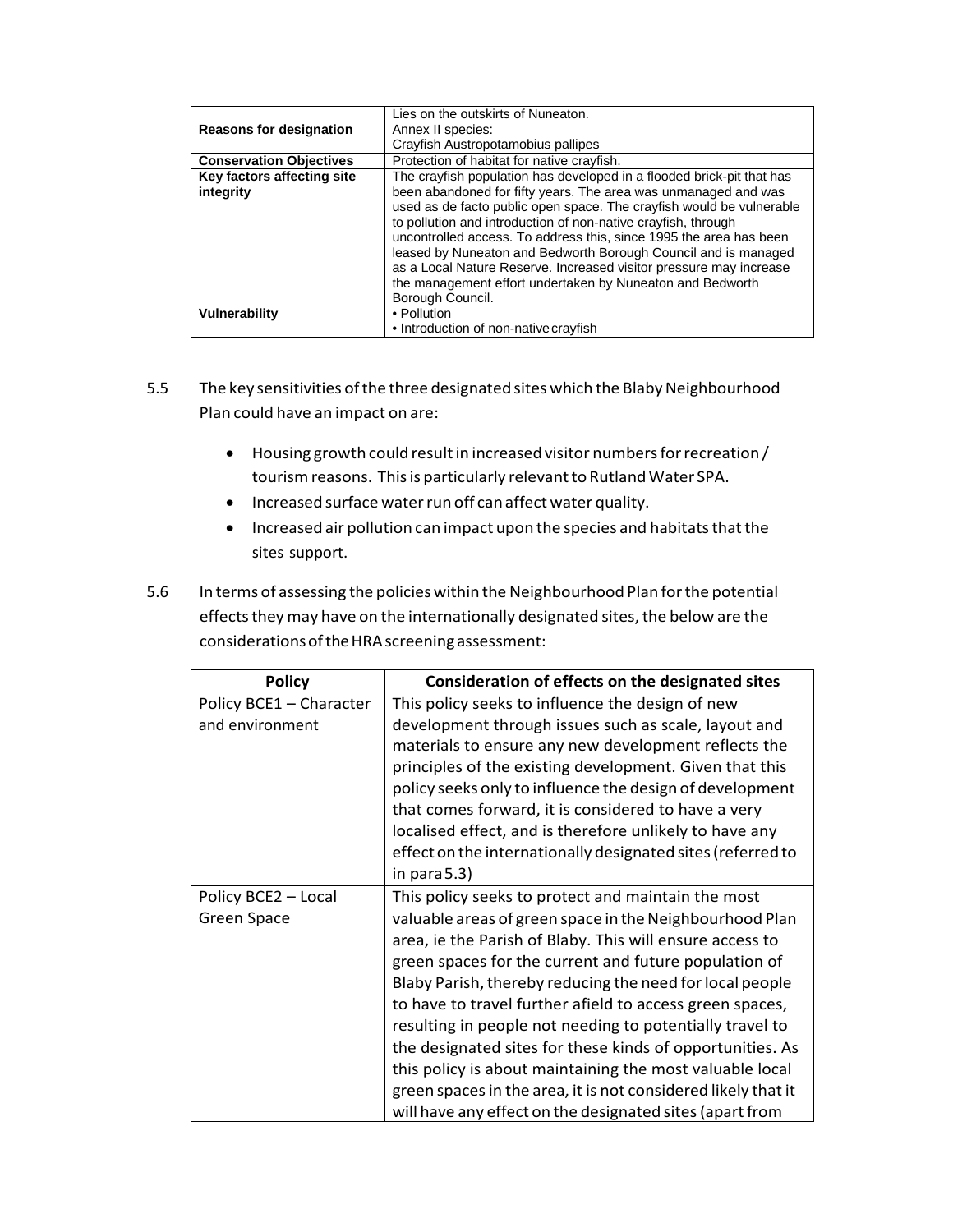| Blaby Town Centre Masterplan. Improvement of the<br>centre may result in an increase of visitors to it.<br>However, this policy is considered at most to result in<br>only very limited indirect impacts (or more likely, no<br>impacts) on the designated sites given that retail facilities<br>are an attractor (rather than a disperser) of activity.<br>Policy BCE4 - To identify<br>This Policy seeks to allocate two reserve sites for housing<br>reserve housing sites<br>(which will provide about 86 dwellings in total). The<br>which are considered<br>developable and<br>appropriate to be brought forward should circumstances<br>acceptable to the<br>change and more houses need to be delivered within the<br>majority of Blaby<br>Parish. Due to its appeal as a regional tourist attraction,<br>residents<br>additional houses on these reserve sites (should they be<br>brought forward over the plan period) will bring an<br>additional population into the area, who might wish to<br>visit Rutland Water. Therefore, out of the three<br>internationally designated sites, impact is likely to be<br>greatest on the Rutland Water SPA. Notwithstanding<br>this, the number of people that would be generated by<br>such a level of development as that proposed would be<br>modest, and would be unlikely to cause any significant<br>effects on the site. In addition, there are a number of<br>other valued parks, gardens and recreational sites in the<br>District of Blaby, such as the Grand Union Canal and<br>Fosse Meadows etc, which can fulfil a number of<br>recreational activities more locally, potentially reducing<br>the need to travel to Rutland Water SPA. Anglian Water<br>and Natural England have worked in Partnership to<br>ensure the most sensitive parts of Rutland Water are<br>protected from the impacts of tourism and have a<br>management plan in place to address the impacts of<br>increased tourism. So whilst it might be difficult to<br>quantify the potential number of new visitors to Rutland<br>Water that may be generated by the reserve housing<br>sites and the likely impact this will have, it is probable<br>that the mitigation already in place is adequate to guard<br>against the increase in new visitors to the site arising<br>from the reserve housing sites in the Neighbourhood<br>Plan. It is therefore considered that the policies in the | Policy BCE3-<br>Implementation of the<br><b>Blaby Masterplan</b> | the potential to reduce the number of tourists visiting the<br>sites as there will be opportunities to enjoy green spaces<br>more locally, but this is not considered to be a significant<br>effect).<br>This Policy seeks to enhance the environmental qualities<br>and improve the facilities in Blaby Town Centre through<br>implementing some of the identified schemes in the |
|------------------------------------------------------------------------------------------------------------------------------------------------------------------------------------------------------------------------------------------------------------------------------------------------------------------------------------------------------------------------------------------------------------------------------------------------------------------------------------------------------------------------------------------------------------------------------------------------------------------------------------------------------------------------------------------------------------------------------------------------------------------------------------------------------------------------------------------------------------------------------------------------------------------------------------------------------------------------------------------------------------------------------------------------------------------------------------------------------------------------------------------------------------------------------------------------------------------------------------------------------------------------------------------------------------------------------------------------------------------------------------------------------------------------------------------------------------------------------------------------------------------------------------------------------------------------------------------------------------------------------------------------------------------------------------------------------------------------------------------------------------------------------------------------------------------------------------------------------------------------------------------------------------------------------------------------------------------------------------------------------------------------------------------------------------------------------------------------------------------------------------------------------------------------------------------------------------------------------------------------------------------------------------------------------------------------------------------------------------------------------------------------------------------------------------|------------------------------------------------------------------|------------------------------------------------------------------------------------------------------------------------------------------------------------------------------------------------------------------------------------------------------------------------------------------------------------------------------------------------------------------------------------|
|                                                                                                                                                                                                                                                                                                                                                                                                                                                                                                                                                                                                                                                                                                                                                                                                                                                                                                                                                                                                                                                                                                                                                                                                                                                                                                                                                                                                                                                                                                                                                                                                                                                                                                                                                                                                                                                                                                                                                                                                                                                                                                                                                                                                                                                                                                                                                                                                                                    |                                                                  |                                                                                                                                                                                                                                                                                                                                                                                    |
| policy makes clear that these sites will only be considered                                                                                                                                                                                                                                                                                                                                                                                                                                                                                                                                                                                                                                                                                                                                                                                                                                                                                                                                                                                                                                                                                                                                                                                                                                                                                                                                                                                                                                                                                                                                                                                                                                                                                                                                                                                                                                                                                                                                                                                                                                                                                                                                                                                                                                                                                                                                                                        |                                                                  |                                                                                                                                                                                                                                                                                                                                                                                    |
|                                                                                                                                                                                                                                                                                                                                                                                                                                                                                                                                                                                                                                                                                                                                                                                                                                                                                                                                                                                                                                                                                                                                                                                                                                                                                                                                                                                                                                                                                                                                                                                                                                                                                                                                                                                                                                                                                                                                                                                                                                                                                                                                                                                                                                                                                                                                                                                                                                    |                                                                  |                                                                                                                                                                                                                                                                                                                                                                                    |
|                                                                                                                                                                                                                                                                                                                                                                                                                                                                                                                                                                                                                                                                                                                                                                                                                                                                                                                                                                                                                                                                                                                                                                                                                                                                                                                                                                                                                                                                                                                                                                                                                                                                                                                                                                                                                                                                                                                                                                                                                                                                                                                                                                                                                                                                                                                                                                                                                                    |                                                                  |                                                                                                                                                                                                                                                                                                                                                                                    |
|                                                                                                                                                                                                                                                                                                                                                                                                                                                                                                                                                                                                                                                                                                                                                                                                                                                                                                                                                                                                                                                                                                                                                                                                                                                                                                                                                                                                                                                                                                                                                                                                                                                                                                                                                                                                                                                                                                                                                                                                                                                                                                                                                                                                                                                                                                                                                                                                                                    |                                                                  |                                                                                                                                                                                                                                                                                                                                                                                    |
|                                                                                                                                                                                                                                                                                                                                                                                                                                                                                                                                                                                                                                                                                                                                                                                                                                                                                                                                                                                                                                                                                                                                                                                                                                                                                                                                                                                                                                                                                                                                                                                                                                                                                                                                                                                                                                                                                                                                                                                                                                                                                                                                                                                                                                                                                                                                                                                                                                    |                                                                  |                                                                                                                                                                                                                                                                                                                                                                                    |
|                                                                                                                                                                                                                                                                                                                                                                                                                                                                                                                                                                                                                                                                                                                                                                                                                                                                                                                                                                                                                                                                                                                                                                                                                                                                                                                                                                                                                                                                                                                                                                                                                                                                                                                                                                                                                                                                                                                                                                                                                                                                                                                                                                                                                                                                                                                                                                                                                                    |                                                                  |                                                                                                                                                                                                                                                                                                                                                                                    |
|                                                                                                                                                                                                                                                                                                                                                                                                                                                                                                                                                                                                                                                                                                                                                                                                                                                                                                                                                                                                                                                                                                                                                                                                                                                                                                                                                                                                                                                                                                                                                                                                                                                                                                                                                                                                                                                                                                                                                                                                                                                                                                                                                                                                                                                                                                                                                                                                                                    |                                                                  |                                                                                                                                                                                                                                                                                                                                                                                    |
|                                                                                                                                                                                                                                                                                                                                                                                                                                                                                                                                                                                                                                                                                                                                                                                                                                                                                                                                                                                                                                                                                                                                                                                                                                                                                                                                                                                                                                                                                                                                                                                                                                                                                                                                                                                                                                                                                                                                                                                                                                                                                                                                                                                                                                                                                                                                                                                                                                    |                                                                  |                                                                                                                                                                                                                                                                                                                                                                                    |
|                                                                                                                                                                                                                                                                                                                                                                                                                                                                                                                                                                                                                                                                                                                                                                                                                                                                                                                                                                                                                                                                                                                                                                                                                                                                                                                                                                                                                                                                                                                                                                                                                                                                                                                                                                                                                                                                                                                                                                                                                                                                                                                                                                                                                                                                                                                                                                                                                                    |                                                                  |                                                                                                                                                                                                                                                                                                                                                                                    |
|                                                                                                                                                                                                                                                                                                                                                                                                                                                                                                                                                                                                                                                                                                                                                                                                                                                                                                                                                                                                                                                                                                                                                                                                                                                                                                                                                                                                                                                                                                                                                                                                                                                                                                                                                                                                                                                                                                                                                                                                                                                                                                                                                                                                                                                                                                                                                                                                                                    |                                                                  |                                                                                                                                                                                                                                                                                                                                                                                    |
|                                                                                                                                                                                                                                                                                                                                                                                                                                                                                                                                                                                                                                                                                                                                                                                                                                                                                                                                                                                                                                                                                                                                                                                                                                                                                                                                                                                                                                                                                                                                                                                                                                                                                                                                                                                                                                                                                                                                                                                                                                                                                                                                                                                                                                                                                                                                                                                                                                    |                                                                  |                                                                                                                                                                                                                                                                                                                                                                                    |
|                                                                                                                                                                                                                                                                                                                                                                                                                                                                                                                                                                                                                                                                                                                                                                                                                                                                                                                                                                                                                                                                                                                                                                                                                                                                                                                                                                                                                                                                                                                                                                                                                                                                                                                                                                                                                                                                                                                                                                                                                                                                                                                                                                                                                                                                                                                                                                                                                                    |                                                                  |                                                                                                                                                                                                                                                                                                                                                                                    |
|                                                                                                                                                                                                                                                                                                                                                                                                                                                                                                                                                                                                                                                                                                                                                                                                                                                                                                                                                                                                                                                                                                                                                                                                                                                                                                                                                                                                                                                                                                                                                                                                                                                                                                                                                                                                                                                                                                                                                                                                                                                                                                                                                                                                                                                                                                                                                                                                                                    |                                                                  |                                                                                                                                                                                                                                                                                                                                                                                    |
|                                                                                                                                                                                                                                                                                                                                                                                                                                                                                                                                                                                                                                                                                                                                                                                                                                                                                                                                                                                                                                                                                                                                                                                                                                                                                                                                                                                                                                                                                                                                                                                                                                                                                                                                                                                                                                                                                                                                                                                                                                                                                                                                                                                                                                                                                                                                                                                                                                    |                                                                  |                                                                                                                                                                                                                                                                                                                                                                                    |
|                                                                                                                                                                                                                                                                                                                                                                                                                                                                                                                                                                                                                                                                                                                                                                                                                                                                                                                                                                                                                                                                                                                                                                                                                                                                                                                                                                                                                                                                                                                                                                                                                                                                                                                                                                                                                                                                                                                                                                                                                                                                                                                                                                                                                                                                                                                                                                                                                                    |                                                                  |                                                                                                                                                                                                                                                                                                                                                                                    |
|                                                                                                                                                                                                                                                                                                                                                                                                                                                                                                                                                                                                                                                                                                                                                                                                                                                                                                                                                                                                                                                                                                                                                                                                                                                                                                                                                                                                                                                                                                                                                                                                                                                                                                                                                                                                                                                                                                                                                                                                                                                                                                                                                                                                                                                                                                                                                                                                                                    |                                                                  |                                                                                                                                                                                                                                                                                                                                                                                    |
|                                                                                                                                                                                                                                                                                                                                                                                                                                                                                                                                                                                                                                                                                                                                                                                                                                                                                                                                                                                                                                                                                                                                                                                                                                                                                                                                                                                                                                                                                                                                                                                                                                                                                                                                                                                                                                                                                                                                                                                                                                                                                                                                                                                                                                                                                                                                                                                                                                    |                                                                  |                                                                                                                                                                                                                                                                                                                                                                                    |
|                                                                                                                                                                                                                                                                                                                                                                                                                                                                                                                                                                                                                                                                                                                                                                                                                                                                                                                                                                                                                                                                                                                                                                                                                                                                                                                                                                                                                                                                                                                                                                                                                                                                                                                                                                                                                                                                                                                                                                                                                                                                                                                                                                                                                                                                                                                                                                                                                                    |                                                                  |                                                                                                                                                                                                                                                                                                                                                                                    |
|                                                                                                                                                                                                                                                                                                                                                                                                                                                                                                                                                                                                                                                                                                                                                                                                                                                                                                                                                                                                                                                                                                                                                                                                                                                                                                                                                                                                                                                                                                                                                                                                                                                                                                                                                                                                                                                                                                                                                                                                                                                                                                                                                                                                                                                                                                                                                                                                                                    |                                                                  |                                                                                                                                                                                                                                                                                                                                                                                    |
|                                                                                                                                                                                                                                                                                                                                                                                                                                                                                                                                                                                                                                                                                                                                                                                                                                                                                                                                                                                                                                                                                                                                                                                                                                                                                                                                                                                                                                                                                                                                                                                                                                                                                                                                                                                                                                                                                                                                                                                                                                                                                                                                                                                                                                                                                                                                                                                                                                    |                                                                  |                                                                                                                                                                                                                                                                                                                                                                                    |
|                                                                                                                                                                                                                                                                                                                                                                                                                                                                                                                                                                                                                                                                                                                                                                                                                                                                                                                                                                                                                                                                                                                                                                                                                                                                                                                                                                                                                                                                                                                                                                                                                                                                                                                                                                                                                                                                                                                                                                                                                                                                                                                                                                                                                                                                                                                                                                                                                                    |                                                                  |                                                                                                                                                                                                                                                                                                                                                                                    |
|                                                                                                                                                                                                                                                                                                                                                                                                                                                                                                                                                                                                                                                                                                                                                                                                                                                                                                                                                                                                                                                                                                                                                                                                                                                                                                                                                                                                                                                                                                                                                                                                                                                                                                                                                                                                                                                                                                                                                                                                                                                                                                                                                                                                                                                                                                                                                                                                                                    |                                                                  |                                                                                                                                                                                                                                                                                                                                                                                    |
|                                                                                                                                                                                                                                                                                                                                                                                                                                                                                                                                                                                                                                                                                                                                                                                                                                                                                                                                                                                                                                                                                                                                                                                                                                                                                                                                                                                                                                                                                                                                                                                                                                                                                                                                                                                                                                                                                                                                                                                                                                                                                                                                                                                                                                                                                                                                                                                                                                    |                                                                  |                                                                                                                                                                                                                                                                                                                                                                                    |
|                                                                                                                                                                                                                                                                                                                                                                                                                                                                                                                                                                                                                                                                                                                                                                                                                                                                                                                                                                                                                                                                                                                                                                                                                                                                                                                                                                                                                                                                                                                                                                                                                                                                                                                                                                                                                                                                                                                                                                                                                                                                                                                                                                                                                                                                                                                                                                                                                                    |                                                                  |                                                                                                                                                                                                                                                                                                                                                                                    |
|                                                                                                                                                                                                                                                                                                                                                                                                                                                                                                                                                                                                                                                                                                                                                                                                                                                                                                                                                                                                                                                                                                                                                                                                                                                                                                                                                                                                                                                                                                                                                                                                                                                                                                                                                                                                                                                                                                                                                                                                                                                                                                                                                                                                                                                                                                                                                                                                                                    |                                                                  |                                                                                                                                                                                                                                                                                                                                                                                    |
|                                                                                                                                                                                                                                                                                                                                                                                                                                                                                                                                                                                                                                                                                                                                                                                                                                                                                                                                                                                                                                                                                                                                                                                                                                                                                                                                                                                                                                                                                                                                                                                                                                                                                                                                                                                                                                                                                                                                                                                                                                                                                                                                                                                                                                                                                                                                                                                                                                    |                                                                  |                                                                                                                                                                                                                                                                                                                                                                                    |
|                                                                                                                                                                                                                                                                                                                                                                                                                                                                                                                                                                                                                                                                                                                                                                                                                                                                                                                                                                                                                                                                                                                                                                                                                                                                                                                                                                                                                                                                                                                                                                                                                                                                                                                                                                                                                                                                                                                                                                                                                                                                                                                                                                                                                                                                                                                                                                                                                                    |                                                                  |                                                                                                                                                                                                                                                                                                                                                                                    |
|                                                                                                                                                                                                                                                                                                                                                                                                                                                                                                                                                                                                                                                                                                                                                                                                                                                                                                                                                                                                                                                                                                                                                                                                                                                                                                                                                                                                                                                                                                                                                                                                                                                                                                                                                                                                                                                                                                                                                                                                                                                                                                                                                                                                                                                                                                                                                                                                                                    |                                                                  |                                                                                                                                                                                                                                                                                                                                                                                    |
|                                                                                                                                                                                                                                                                                                                                                                                                                                                                                                                                                                                                                                                                                                                                                                                                                                                                                                                                                                                                                                                                                                                                                                                                                                                                                                                                                                                                                                                                                                                                                                                                                                                                                                                                                                                                                                                                                                                                                                                                                                                                                                                                                                                                                                                                                                                                                                                                                                    |                                                                  |                                                                                                                                                                                                                                                                                                                                                                                    |
|                                                                                                                                                                                                                                                                                                                                                                                                                                                                                                                                                                                                                                                                                                                                                                                                                                                                                                                                                                                                                                                                                                                                                                                                                                                                                                                                                                                                                                                                                                                                                                                                                                                                                                                                                                                                                                                                                                                                                                                                                                                                                                                                                                                                                                                                                                                                                                                                                                    |                                                                  |                                                                                                                                                                                                                                                                                                                                                                                    |
|                                                                                                                                                                                                                                                                                                                                                                                                                                                                                                                                                                                                                                                                                                                                                                                                                                                                                                                                                                                                                                                                                                                                                                                                                                                                                                                                                                                                                                                                                                                                                                                                                                                                                                                                                                                                                                                                                                                                                                                                                                                                                                                                                                                                                                                                                                                                                                                                                                    |                                                                  |                                                                                                                                                                                                                                                                                                                                                                                    |
|                                                                                                                                                                                                                                                                                                                                                                                                                                                                                                                                                                                                                                                                                                                                                                                                                                                                                                                                                                                                                                                                                                                                                                                                                                                                                                                                                                                                                                                                                                                                                                                                                                                                                                                                                                                                                                                                                                                                                                                                                                                                                                                                                                                                                                                                                                                                                                                                                                    |                                                                  |                                                                                                                                                                                                                                                                                                                                                                                    |
|                                                                                                                                                                                                                                                                                                                                                                                                                                                                                                                                                                                                                                                                                                                                                                                                                                                                                                                                                                                                                                                                                                                                                                                                                                                                                                                                                                                                                                                                                                                                                                                                                                                                                                                                                                                                                                                                                                                                                                                                                                                                                                                                                                                                                                                                                                                                                                                                                                    |                                                                  |                                                                                                                                                                                                                                                                                                                                                                                    |
|                                                                                                                                                                                                                                                                                                                                                                                                                                                                                                                                                                                                                                                                                                                                                                                                                                                                                                                                                                                                                                                                                                                                                                                                                                                                                                                                                                                                                                                                                                                                                                                                                                                                                                                                                                                                                                                                                                                                                                                                                                                                                                                                                                                                                                                                                                                                                                                                                                    |                                                                  | Plan will not have a significant effect.                                                                                                                                                                                                                                                                                                                                           |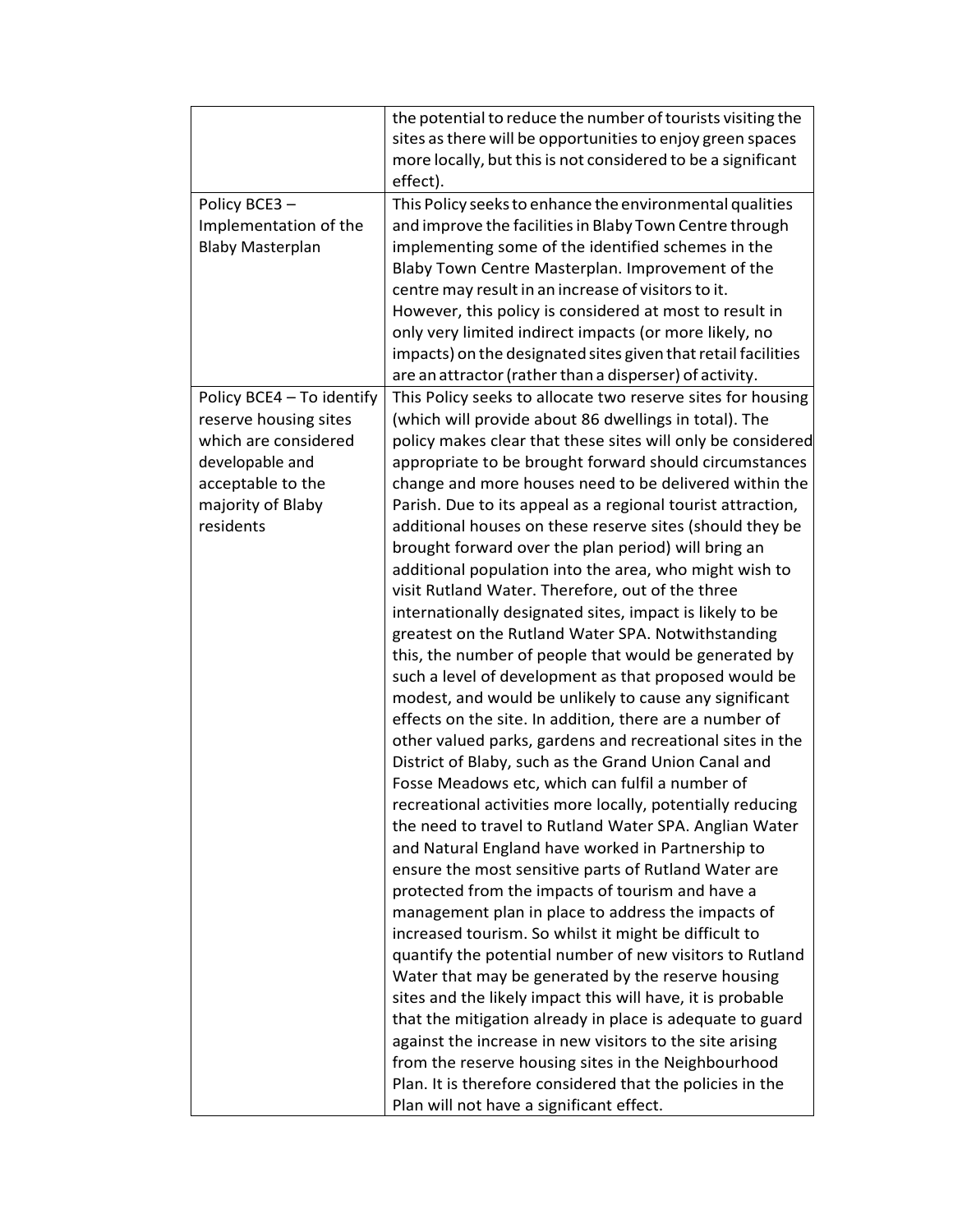| With regard to Ensor's Pool, the impacts of increased |
|-------------------------------------------------------|
| visitor pressures are addressed through the site      |
| management undertaken by Nuneaton and Bedworth        |
| Borough Council. Therefore, it is considered that the |
| Neighbourhood Plan will not result in any significant |
| effects on internationally designated sites.          |

- 5.7 The above tables outline the effects that the policies of the Blaby Neighbourhood Plan are considered to have on the designated sites, however regard should also be had to the cumulative effects of plans also. The Blaby Neighbourhood Plan is in general conformity with the strategic policies of the Blaby District Local Plan (Core Strategy), which was subject to an appropriate assessment screening opinion that concluded that the Core Strategy, either alone or in combination with other plans, is unlikely to have a significant effect on any of the designated sites within approximately 25km of the boundary of Blaby District, so a full appropriate assessment was not required. As the Blaby Neighbourhood Plan is in general conformity with the Core Strategy and, as per para 5.6 above, is not considered to have any significant effects on the integrity of the identified internationally designated wildlife sites either alone or in combination with other plans, a full appropriate assessment of the Blaby Neighbourhood Plan is not required.
- 5.8 The River Mease and Ensor's Pool are in the West Midlands. The River Mease is separate to any water coursesin Blaby District and Ensor's Pool is considered to have a self-contained eco-system. Therefore, development within the Parish of Blaby will not have any significant effects on these sites.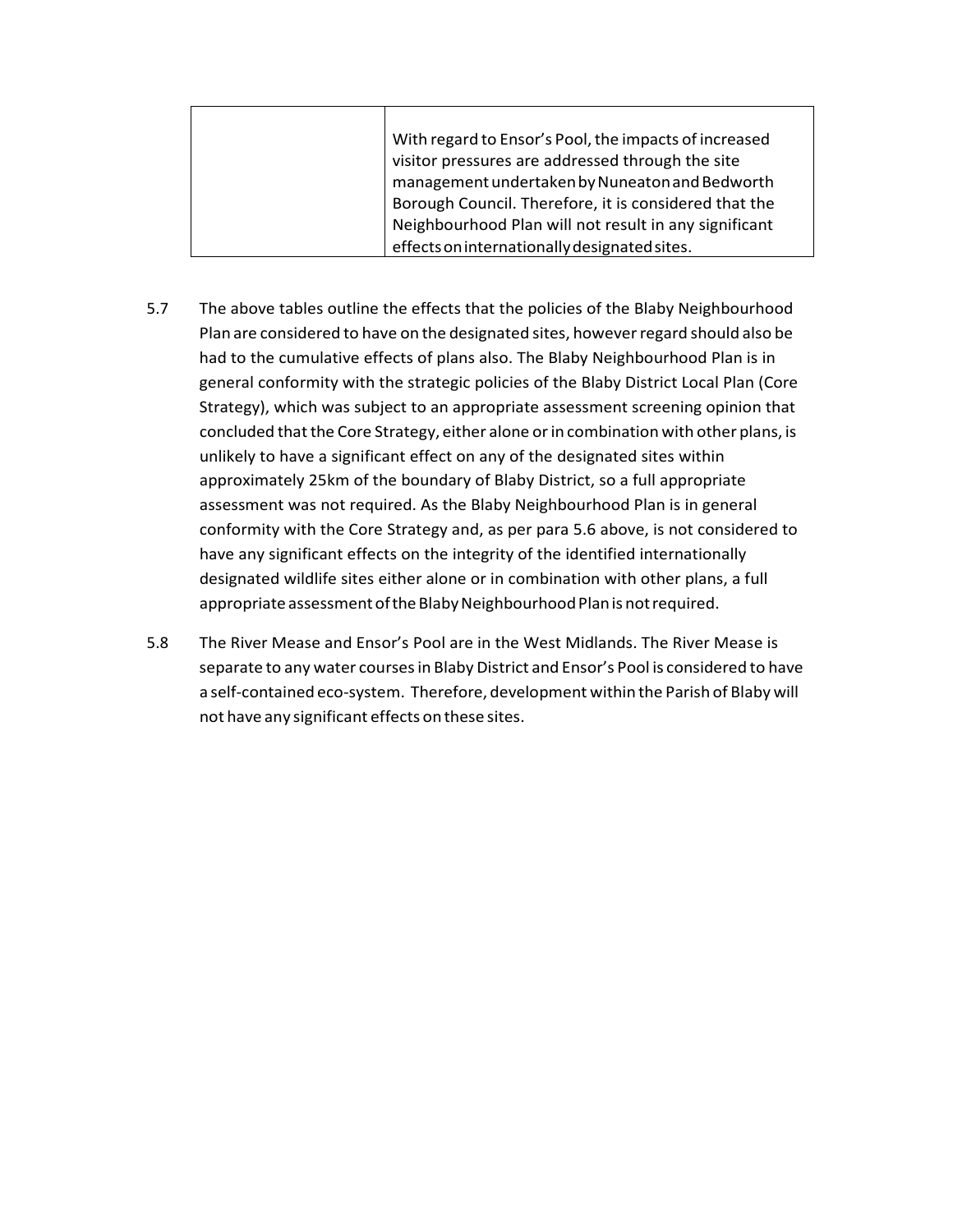#### **6.0 Conclusions**

#### Strategic Environmental Assessment (SEA)

- 6.1 The BlabyNeighbourhood Plan allocatestwo reserve housing sites. Notwithstanding that these sites are only considered appropriate to be brought forward should circumstances change as Blaby has currently met its minimum requirement as set out in the Blaby District Local Plan (Core Strategy), they are still allocating potential development sites on a Parish wide basis (beyond the existing settlement boundary on land currently designated as Green Wedge). Therefore itis considered necessary that the potential environmental effects of this are considered in more detail through a Strategic Environmental Assessment to accompany the plan.
- 6.2 In accordance with the above, itis considered that a Strategic Environmental Assessment is required in support of the Blaby Neighbourhood Plan.

#### Habitats Regulations Assessment (HRA)

- 6.3 The HRA screening exercise hasshown thatthe Blaby Neighbourhood Plan alone, or in combination with other plans, is unlikely to have a significant effect on any of the designated sites within approximately 25km of the Parish boundary for the following reasons:
	- There are no internationally designated wildlife sites (ie, SACs or SPAs) within the Parish of Blaby.
	- Mitigation and management plans already in place at these sites, particularly at Rutland Water, appear adequate to accommodate any increased in visitors potentiallygeneratedfromhousinggrowth.
	- The Neighbourhood Plan accords with the strategic policies of the Core Strategy that seeks to locate development in the most sustainable locations and promote the use of more sustainable forms of transport and preserve the most valuable green spaces around the village, therefore helping to improve air quality.
- 6.4 Therefore itis concluded that a fullHabitats Regulations Appropriate Assessment of the Blaby Neighbourhood Plan is not required.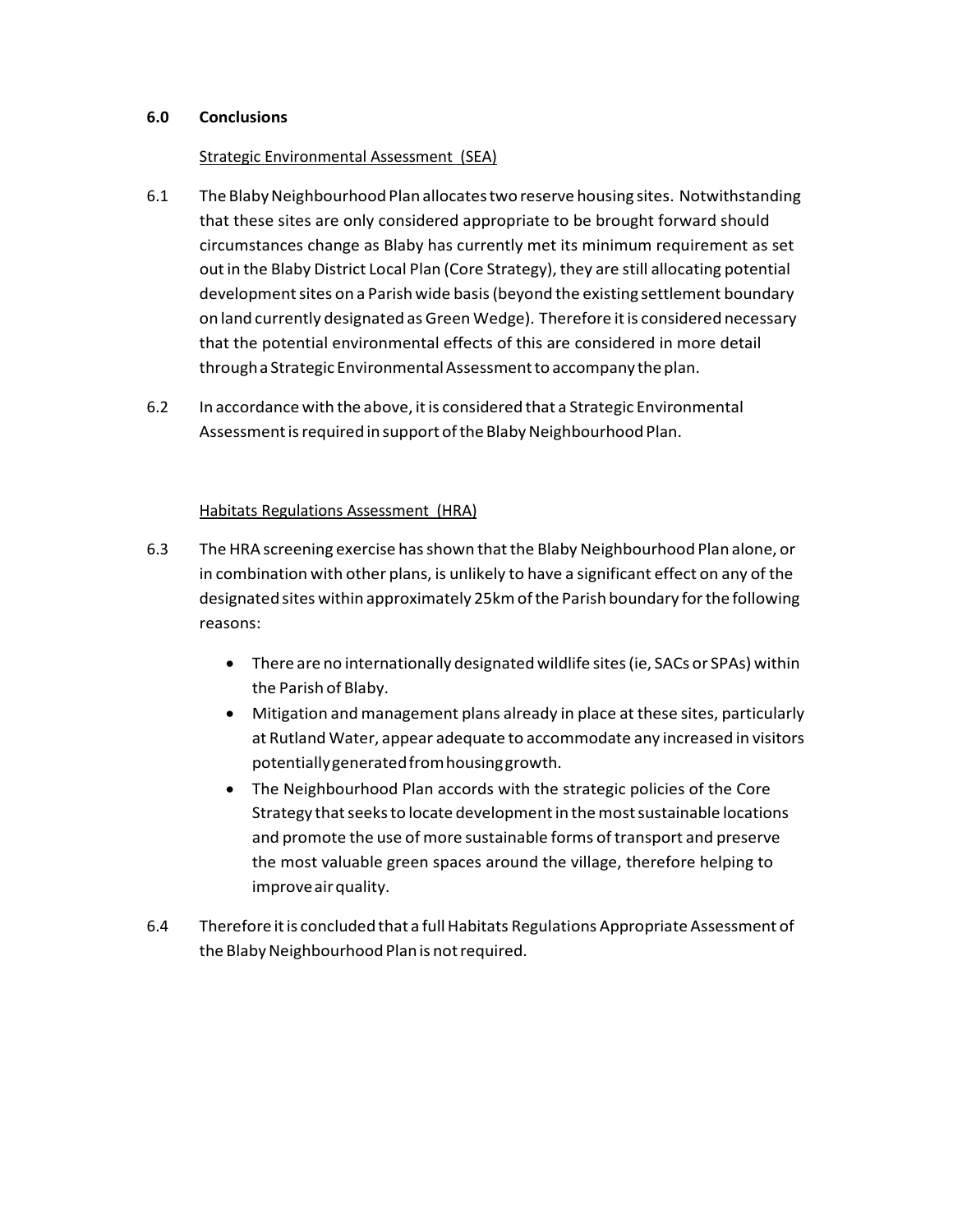## **Appendix 1**

Responses from statutory consultees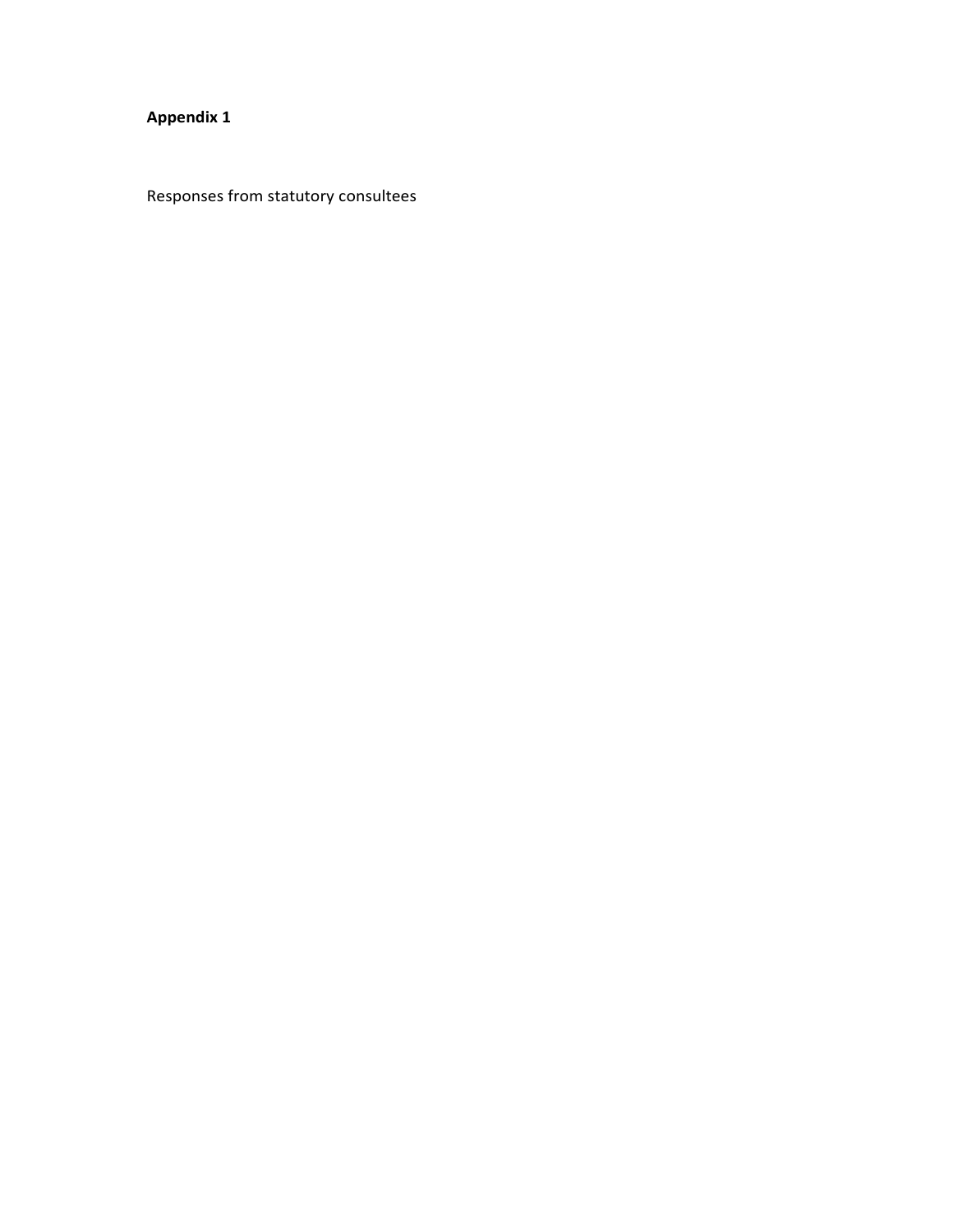Ms Lucy O'Doherty Blaby District Council Council Offices Desford Road Narborough Leicester LE19 2EP

**Our ref:** LT/2006/000216/OR-05/PO1-L01 **Your ref:**

**Date:** 26 June2015

Dear MsO'Doherty

#### **Blaby Neighborhood Plan SEA/HRA Screening Report**

Thank you for consulting us on the above document and I confirm that having read both documents I agree with the conclusions in section 6 of the Screening Opinion.

Yours sincerely

#### **MR GEOFF PLATTS Planning Specialist Sustainable Places**

Direct dial 0115 8463622 Direct e-mail [geoff.platts@environment-agency.gov.uk](mailto:geoff.platts@environment-agency.gov.uk)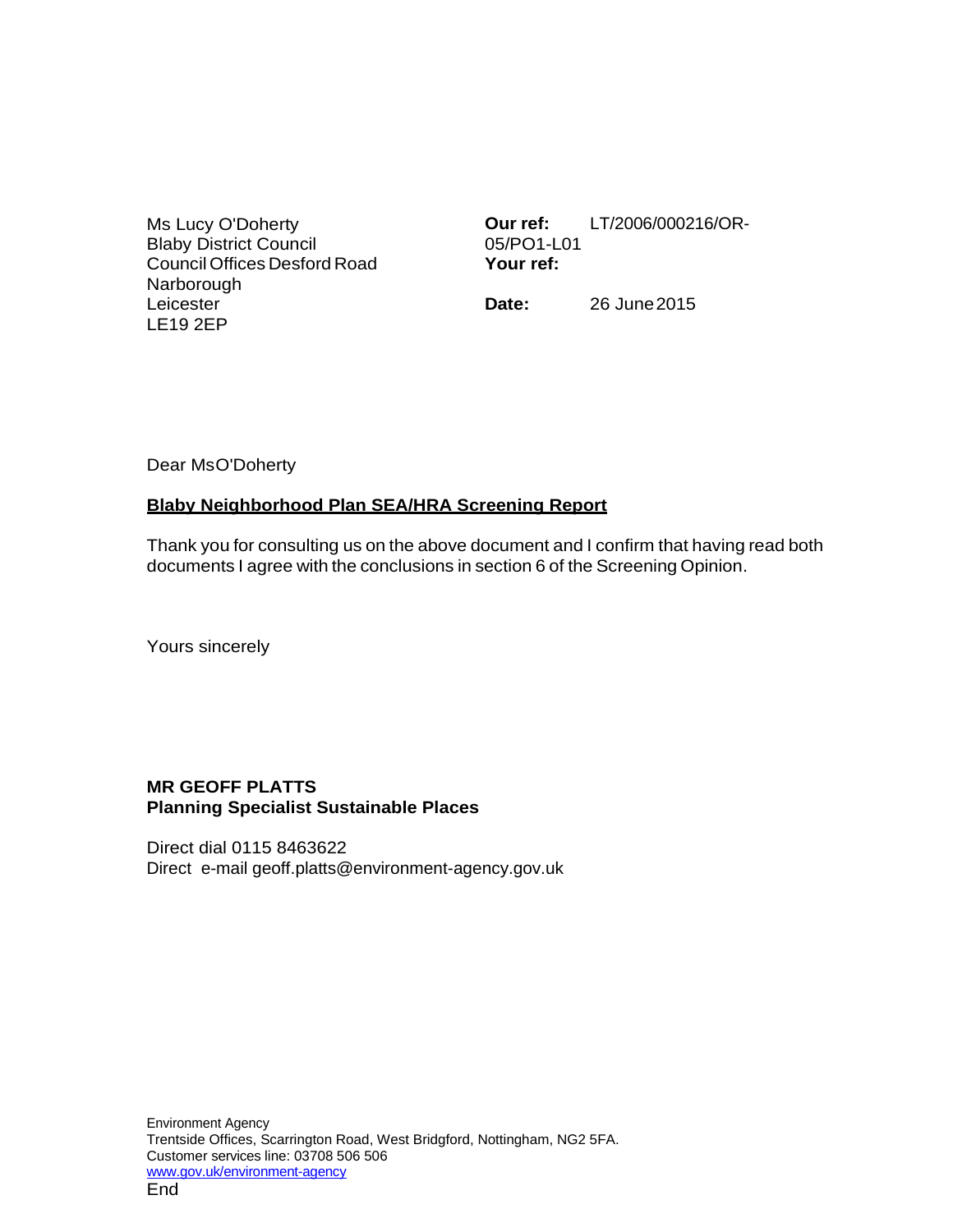

BY EMAIL: [Lucy.O'Doherty@blaby.gov.uk](mailto:Lucy.O%27Doherty@blaby.gov.uk) Ourref: HD/P/5300/01 Your ref:

Telephone: 01604 735460

9July2015

Dear Lucy O'Doherty,

# **BlabyNeighbourhoodPlanSEAScreeningRequest**

Thank youforconsultingHistoricEngland ontheaboveSEAScreeningrequest.

We have reviewed the draft plan and the accompanying screening opinion and agree that SEA is required for the plan, in accordance with the relevant regulations.

Please do not hesitate to contact me if you wish to discuss any of these comments.

Yours sincerely

Claire Searson(Mrs) HistoricEnvironmentPlanningAdviser E-mail: [claire.searson@HistoricEngland.org.uk](mailto:claire.searson@HistoricEngland.org.uk)



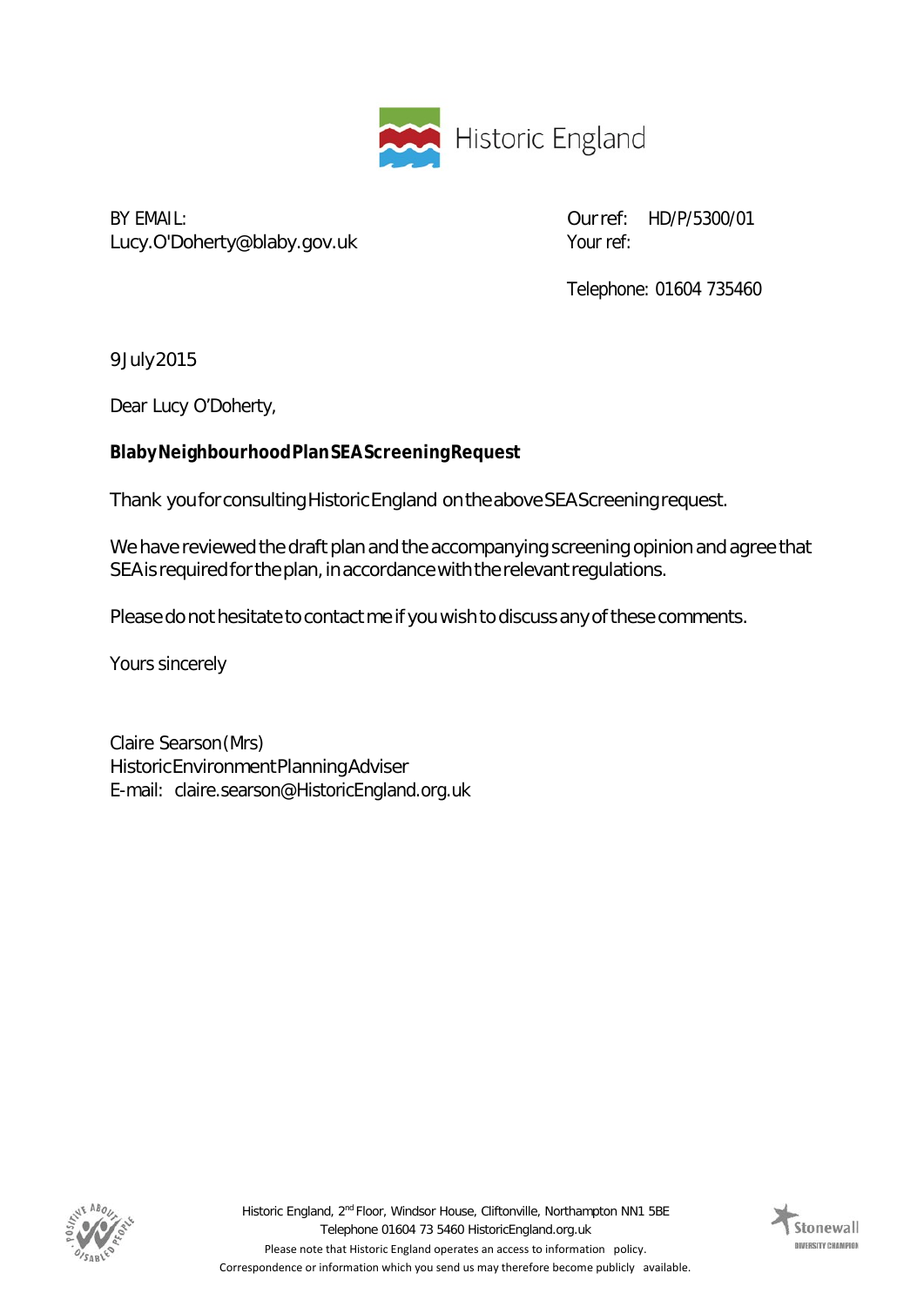Date: 29 June 2015 Our ref: 156468 Your ref: None



Customer Services Hornbeam House Crewe Business Park Electra Way Crewe Cheshire CW1 6GJ

T 0300 060 3900

Lucy O'Doherty Principal Planning Policy Officer Blaby District Council

Lucy.ODoherty@blaby.gov.uk

# **BY EMAIL ONLY**

Dear Lucy

# **Planning consultation: Blaby Neighbourhood Plan SEA/HRA Screening**

Thank you for your consultation on the above document which was received by Natural England on 11 June 2015

Natural England is a non-departmental public body. Our statutory purpose is to ensure that the natural environment is conserved, enhanced, and managed for the benefit of present and future generations, thereby contributing to sustainable development.

Natural England welcomes the Screening Report which assesses the requirement for Strategic Environmental Assessment (SEA) and Habitat Regulations Assessment HRA for the Blaby Neighbourhood Plan.

It is our advice, on the basis of the material supplied with the consultation, that, in so far as our strategic environmental interests are concerned, that there may be environmental effects resulting from the neighbourhood plan because of the proposed reserve housing sites which have not as yet been assessed. We therefore concur with the Council's conclusion that Strategic Environmental Assessment would be required.

Natural England also agrees with the report's conclusions that the Blaby Neighbourhood Plan would not be likely to result in a significant effect on any European Site either alone or in combination and therefore no further assessment work under the Habitats Regulations would be required.

We would be happy to comment further should the need arise but if in the meantime you have any queries please do not hesitate to contact us.

For any queries relating to the specific advice in this letter only please contact Roslyn Deeming on 0300 060 1524. For any new consultations, or to provide further information on this consultation please send your correspondences to **consultations@naturalengland.org.uk.** 

We really value your feedback to help us improve the service we offer. We have attached a feedback form to this letter and welcome any comments you might have about our service.

Yours sincerely



Page **1** of **2**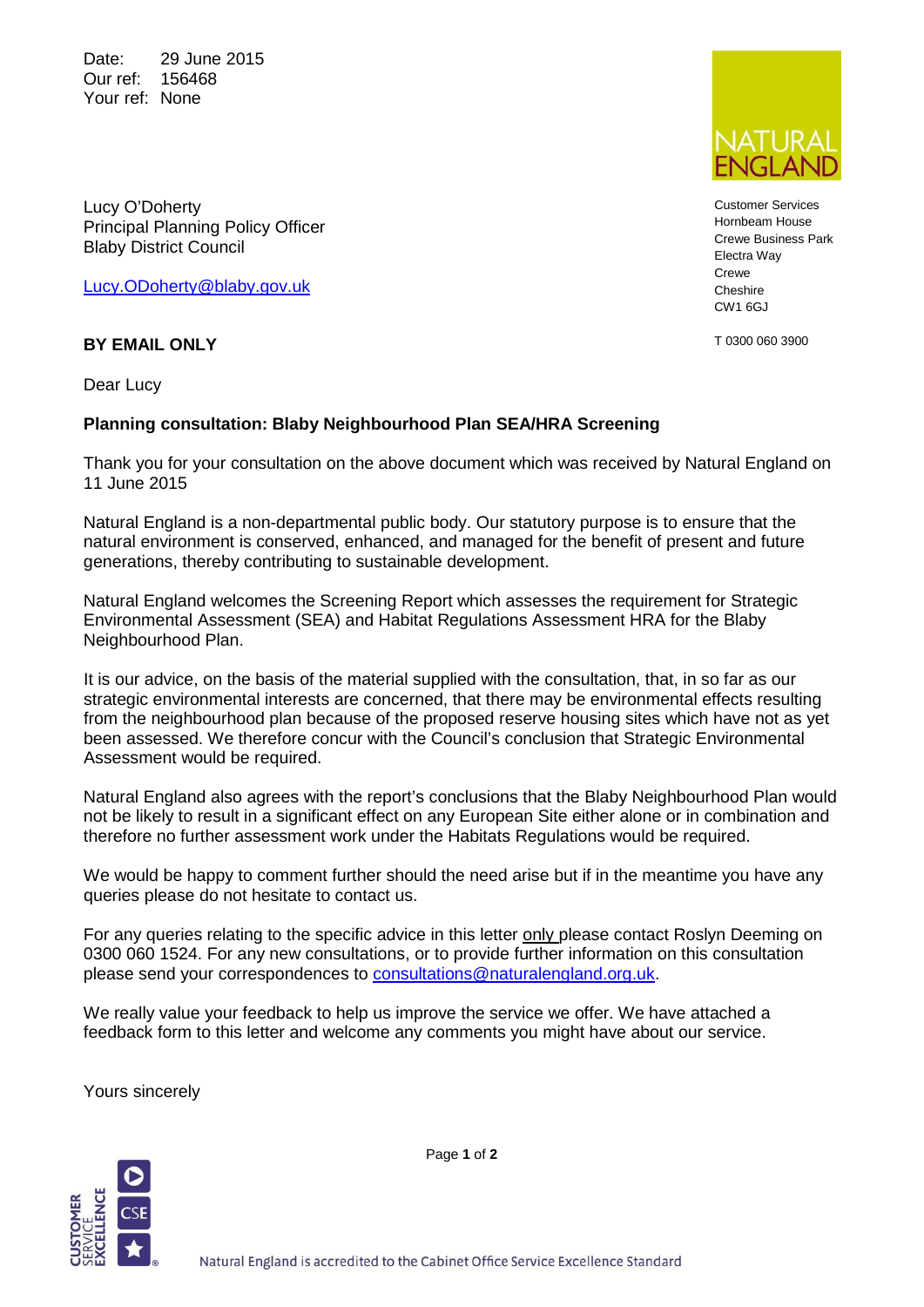Roslyn Deeming Lead Adviser Sustainable Development Team East Midlands Area



Page **2** of **2**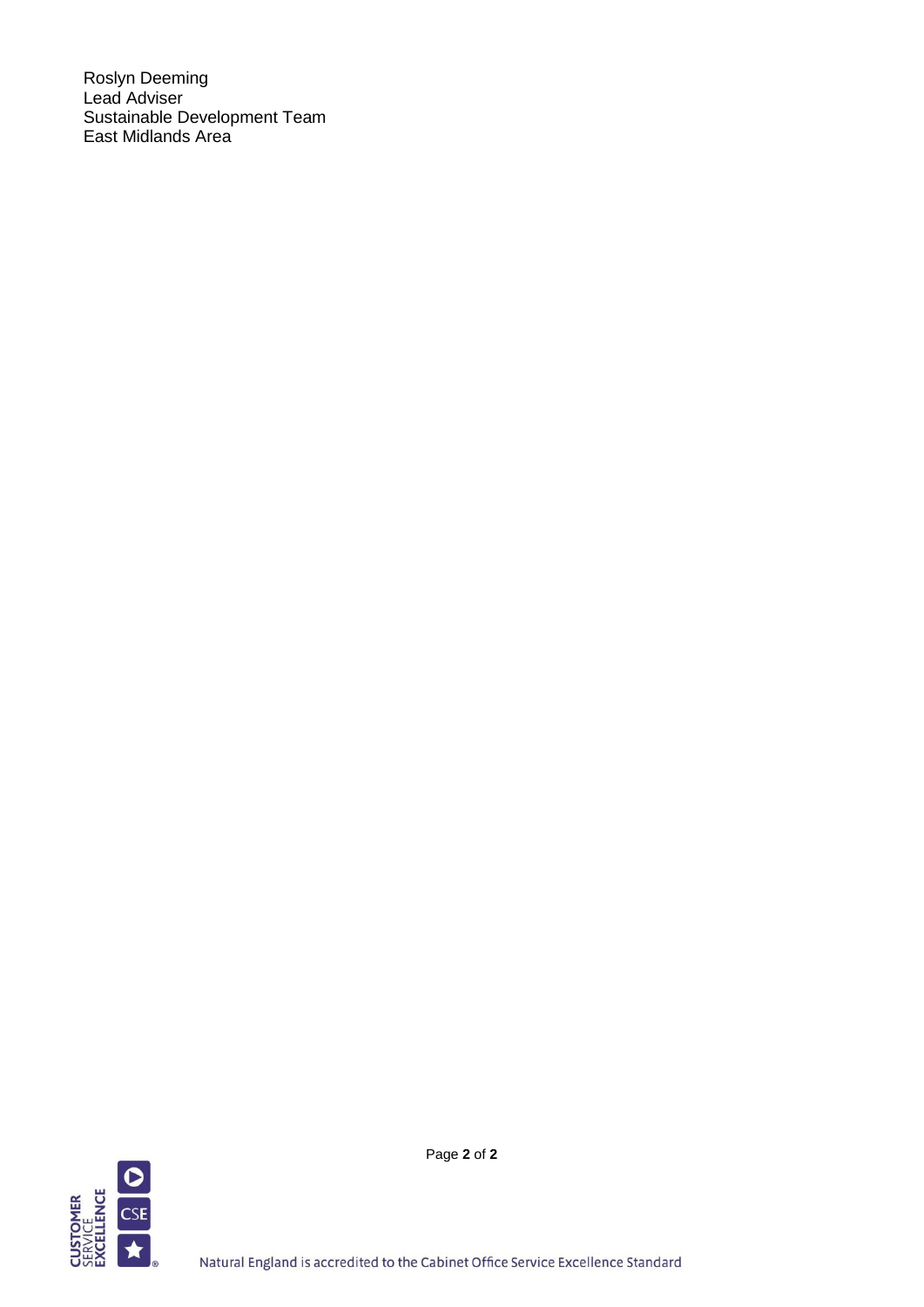## **Appendix 2**

Map illustrating the internationally designated wildlife sites (ie, Special Areas of Conservation and Special Protection Areas) and their relationship with the District of Blaby